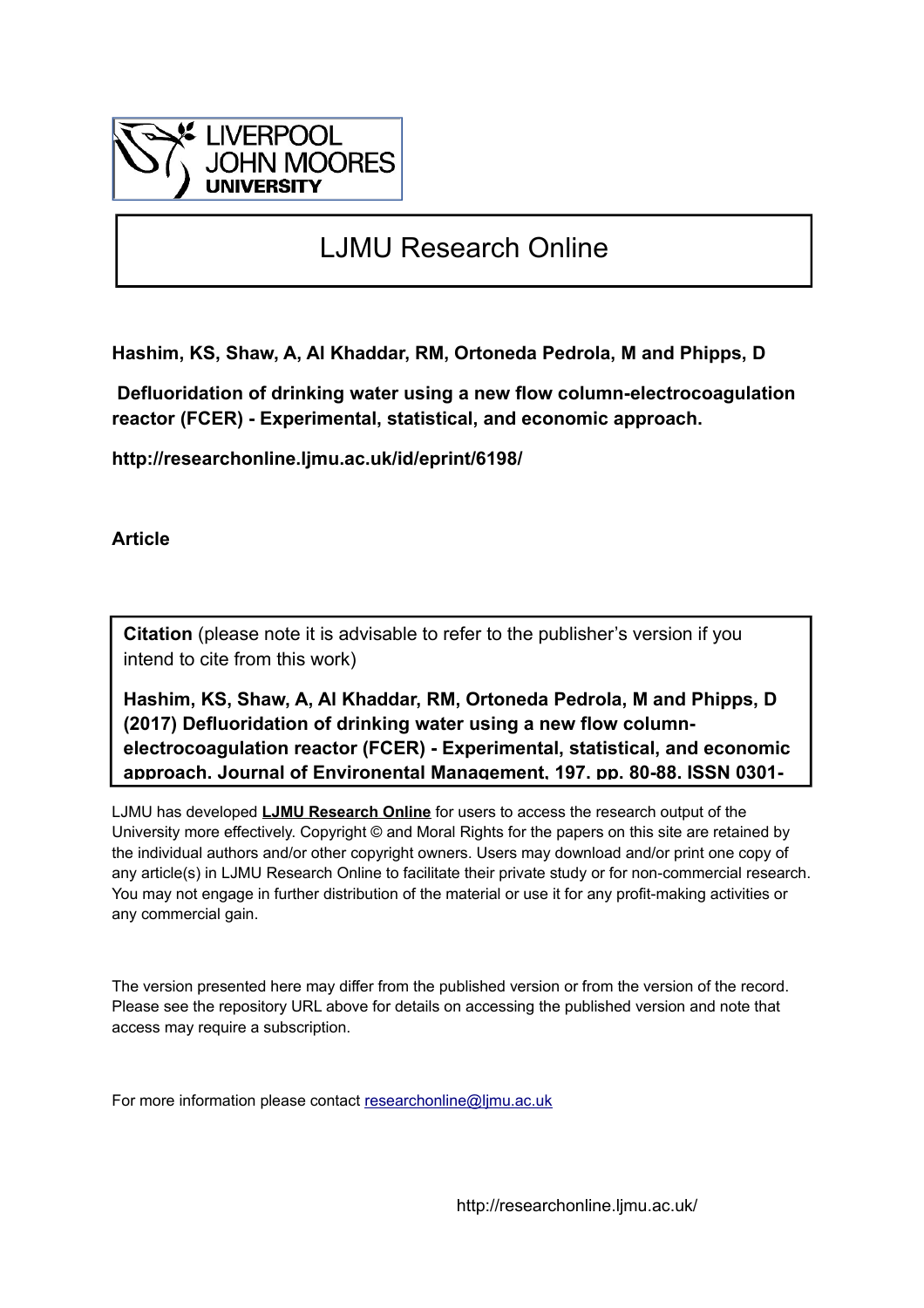## **Defluoridation of drinking water using a new flow column-electrocoagulation reactor (FCER) - Experimental, statistical, and economic approach**

Khalid S. Hashim<sup>1, 2\*</sup>, Andy Shaw<sup>1</sup>, Rafid Al Khaddar<sup>1</sup>, Montserrat Ortoneda Pedrola<sup>1</sup>, and David Phipps<sup>1</sup>

*\*Corresponding author: Khalid Hashim, assist. Prof, e-mail: [k.s.hashim@2013.ljmu.ac.uk](mailto:k.s.hashim@2013.ljmu.ac.uk)*

*<sup>1</sup> Department of Civil Engineering, Liverpool John Moores University, Liverpool, UK.* 

*<sup>2</sup> Department of Environment Engineering, Babylon University, Babylon, Iraq.*

## **Abstract**

A new batch, flow column electrocoagulation reactor (FCER) that utilises a perforated plate flow column as a mixer has been used to remove fluoride from drinking water. A comprehensive study has been carried out to assess its performance. The efficiency of fluoride removal  $(R%)$  as a function of key operational parameters such as initial pH, detention time (t), current density (CD), inter-electrode distance (ID) and initial concentration  $(C_0)$  has been examined and an empirical model has been developed. A scanning electron microscopy (SEM) investigation of the influence of the EC process on morphology of the surface of the aluminium electrodes, showed the erosion caused by aluminium loss. A preliminary estimation of the reactor's operating cost is suggested, allowing for the energy from recycling of hydrogen gas hydrogen gas produced amount

The results obtained showed that 98% of fluoride was removed within 25 minutes of electrolysis at pH of 6, ID of 5 mm, and CD of 2 mA/cm<sup>2</sup>. The general relationship between fluoride removal and operating parameters could be described by a linear model with  $R^2$  of 0.823. The contribution of the operating parameters to the suggested model followed the order:  $t > CD > C_0 > ID > pH$ . The SEM images obtained showed that, after the EC process, the surface of the anodes, became non-uniform with a large number of irregularities due to the generation of aluminium hydroxides. It is suggested that these do not materially affect the performance. A provisional estimate of the operating cost was 0.379 US  $\frac{m^3}{2}$ . Additionally, it has been found that 0.6 kW/m<sup>3</sup> is potentially recoverable from the  $H_2$  gas.

**Keywords:** fluoride, electrocoagulation, perforated electrodes, modelling, SEM, operating cost.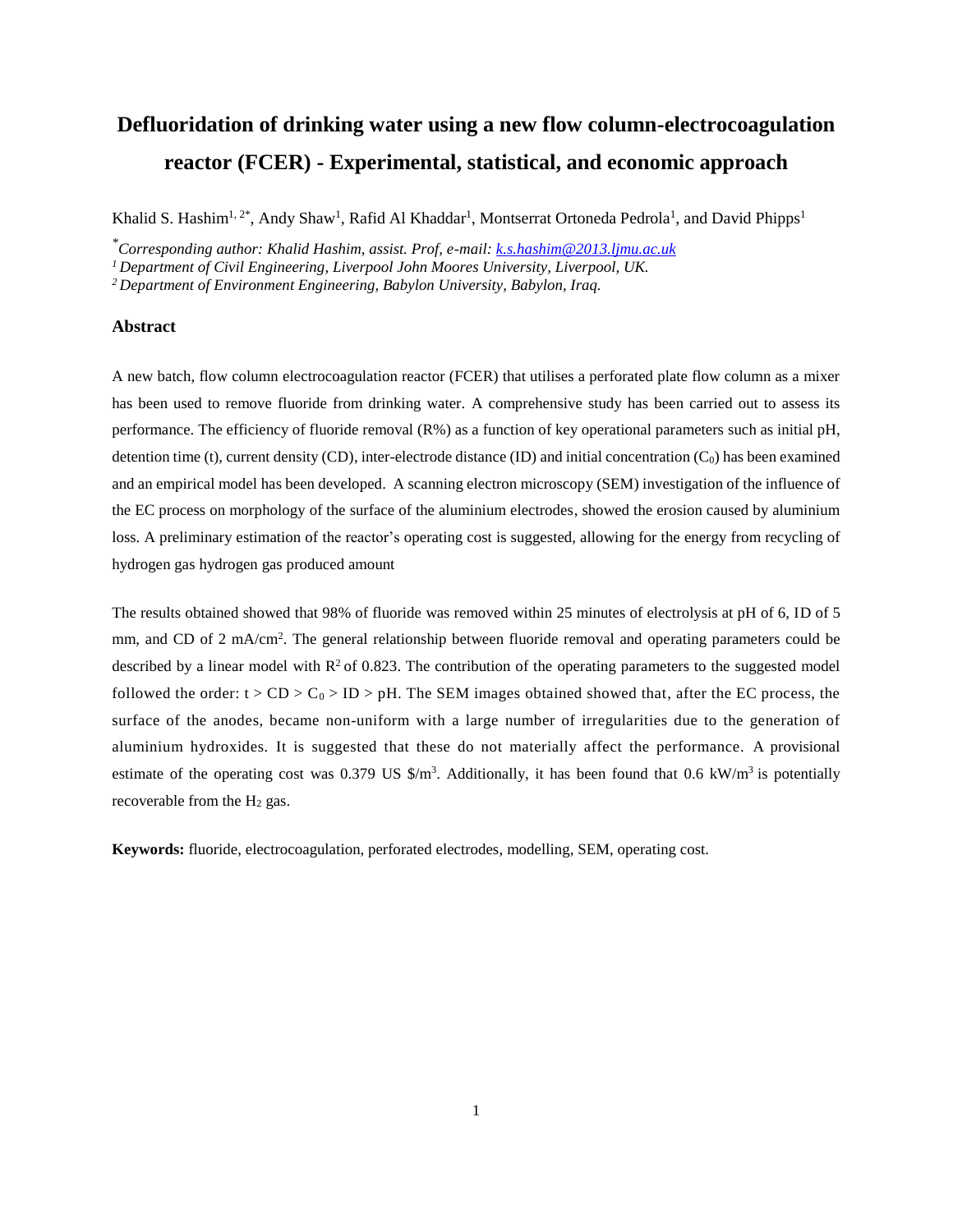## **1. Introduction**

Fluorine is the 13<sup>th</sup> most abundant element in nature as overall it represents 0.054% of the earth's crust, and it is found in significant amounts in the oceans and atmosphere (Budisa *et al.*, 2014; Smith, 2007). Additionally, it can be found in more concentrated form in mineral deposits such as fluorspar (Meenakshi and Maheshwari, 2006; Gwala *et al.*, 2011). Weathering of these geochemical deposits is the natural source of water pollution by fluoride, whilst industrial wastewaters represent the anthropogenic source; for instance effluents from semiconductor manufacture, high temperature plastics, glass, and aluminium industries contain high fluoride concentrations (Zhu *et al.*, 2007; Emamjomeh and Sivakumar, 2009; Un *et al.*, 2013).

The presence of fluoride in minute quantity in drinking water is essential for mineralization of bones and prevention of tooth cavities (Meenakshi and Maheshwari, 2006). However, an excessive intake of fluoride may cause serious diseases such as skeletal fluorosis, teeth mottling, crippling skeletal fluorosis, infertility in women, and Alzheimer's syndrome (Mameri *et al.*, 1998; Zhu *et al.*, 2007; Zuo *et al.*, 2008; Vasudevan *et al.*, 2009a). Therefore, the WHO has limited the fluoride in drinking water to 1.2 mg/L (Un *et al.*, 2013).

In order to meet this limitation, different techniques have been used to reduce fluoride concentration, such as electrodialysis (Tahaikt *et al.*, 2004), membrane separation (Ndiaye *et al.*, 2005), adsorption (Zuo *et al.*, 2008), coagulation-electroflotation (Aoudj *et al.*, 2016), and electrocoagulation (EC) (Vasudevan and Oturan, 2014; Kim *et al.*, 2016). Recent studies have demonstrated that the EC method is an attractive alternative for water defluoridation (Un *et al.*, 2009; Aoudj *et al.*, 2010; Kim *et al.*, 2016), because the EC method does not require chemical handling, it is easy to perform, and remarkably reduces the sludge volume and the required space (Zhu *et al.*, 2007; Emamjomeh and Sivakumar, 2009). For instance, Vasudevan *et al.* (2009a) used an EC cell supplied with stainless steel as a cathode and magnesium-aluminium-zinc alloy, magnesium, aluminium and mild steel as anodes to remove fluoride from drinking water. The results obtained showed that the maximum fluoride removal efficiency, 96%, was achieved using magnesium as an anode and stainless steel as a cathode. While Un *et al.* (2013) removed 97.6% of fluoride from drinking water using an EC cell supplied with aluminium electrodes. Additionally, the EC technology has recently been integrated with other methods to remove fluoride from water. For instance, Zuo *et al.* (2008) used a combination of electrocoagulation and electroflotation to reduce fluoride in drinking water. The authors integrated an EC cell, which supplied with three aluminium electrodes, with electroflotation chamber (EF) to enhance flocs separation from water. This integrated EC-EF reactor reduced fluoride concentration from 4-6 to 1 mg/L (83% removal efficiency) within 30 minutes of treatment. Aoudj *et al.* (2015) also used an integrated electrocoagulation–flotation cell to remove fluoride from semiconductor wastewater, the results obtained shoed that this EC-EF cell was efficient enough to reduce fluoride from 42 to 4.61 mg/L within 120 min of treatment.

However, the lack of reactor design represents one of the major drawbacks of the EC method (Holt *et al.*, 2005; Un *et al.*, 2013), where the majority of the EC reactors still rely on a parallel arrangement of simple plate electrodes inside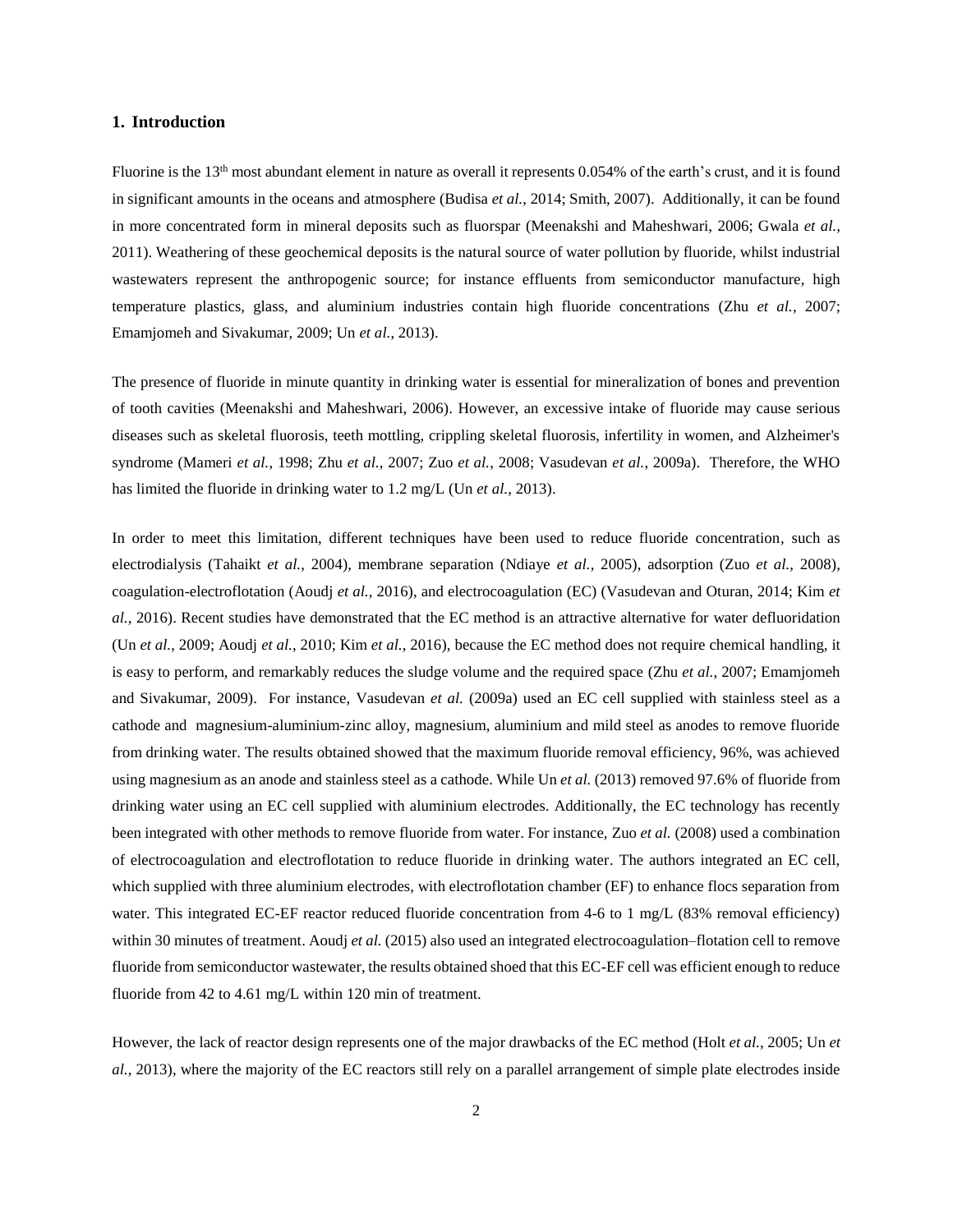a container. In addition, the availability empirical or systematic approaches to design or reproduce the performance of EC units is also limited, which represents another drawback of this treatment method (Kabdaşlı *et al.*, 2012; Kuokkanen, 2016).

The current study therefore; has been devoted to fill a part of the gaps in the literature.

## **2. Aims and objectives**

The current study has been devoted to fill a part of the gaps in the literature. The objectives of this study are:

- 1. Investigate the applicability of a new flow-column EC reactor (FCER), which utilises a perforated plate flowcolumn to achieve water mixing and aerating processes, to remove fluoride from drinking water. The influence of key operating parameters, such as electrolysis time (t)  $(0-30 \text{ min})$ , initial pH value (4 to 8), current density  $(CD)$  (1, 2, and 3 mA/cm<sup>2</sup>), inter-electrode distance (ID) (5, 8, and 11 mm), initial iron concentration (C<sub>0</sub>) (10, 15, and 20 mg/L), will be taking into accounts.
- 2. Development of an empirical model to reproduce the fluoride removal performance of the FCER within the studied values of the operating parameters.
- 3. Conducting a preliminary economic study to estimate the operating cost of water defluoridation by FCER.
- 4. Estimate the harvestable amount of hydrogen gas (H2), during the defluoridation process, and the yieldable energy from recycling this gas.
- 5. Carry out a SEM (scanning electron microscopy) investigation of the effects of the electrolysing process on the morphology of the surface of the aluminium anodes.

## **3.Theory of fluoride removal by the EC method**

The principle of the electrocoagulation processes is the formation of the coagulating ions as the sacrificial metallic anode dissolves because of the applied current (Essadki *et al.*, 2009). When aluminium (Al) is used as electrodes, the anode releases the Al<sup>3+</sup> ions, while the cathode generates hydrogen gas (Essadki et al., 2009; Chaturvedi, 2013). The aluminium cations are converted, after dissolution, into Al (OH)<sub>3(s)</sub> and polymeric species such as  $Al_{13}O_4(OH)_{24}^{7+}$ which readily coagulate to form flocs (Adhoum *et al.*, 2004; Essadki *et al.*, 2009). Pollutants present in the aqueous medium are removed due to chemical precipitation or chemical and physical attachment to the coagulating ions being produced by the erosion of electrodes (Gomes *et al.*, 2007; Chaturvedi, 2013). The electro-chemical reactions at the electrodes are (Essadki *et al.*, 2009; Kamaraj and Vasudevan, 2016):

At the anode: 
$$
Al_{(s)} \rightarrow Al^{3+} + 3e^{-}
$$
 (1)

At the cathode: 
$$
2H_2O + 2e^- \rightarrow H_{2(g)} + 2OH^-
$$
 (2)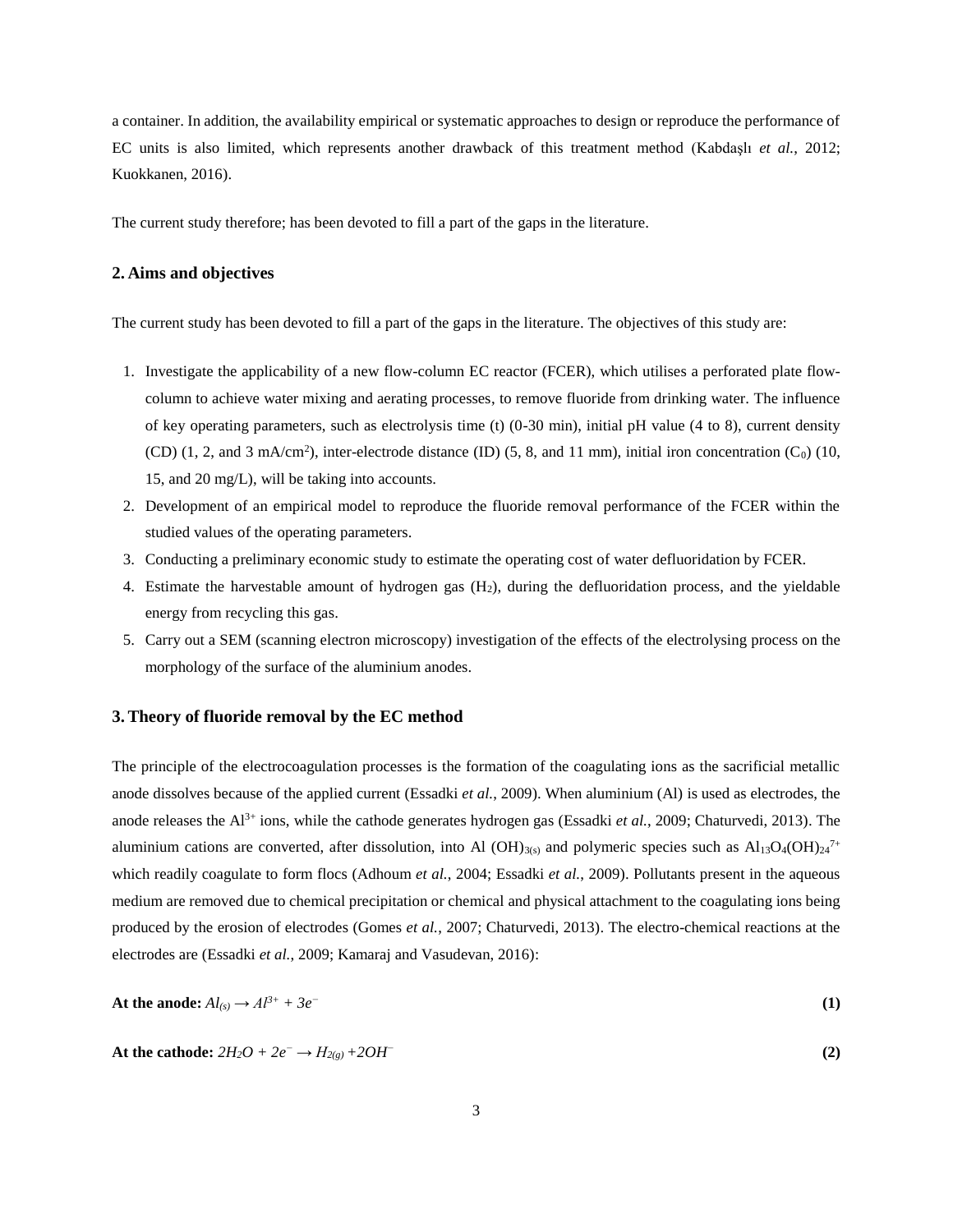Thus the highly absorbent aluminium hydroxide gel is formed *in situ.*

Generally, fluoride removal occurs due to three basic mechanisms (Essadki *et al.*, 2009):

**1-** Adsorption on Al(OH)<sub>3</sub> particles:

$$
Al_n(OH)_{3n} + m \cdot F^- \to Al_nF_m(OH)_{3n-m} + m \cdot OH^-
$$
\n(3)

**2**- Co-precipitation:

$$
n.A1 + (3n-m)\cdot OH^- + m\cdot F^- \rightarrow Al_nF_m(OH)_{3n-m}
$$
\n
$$
(4)
$$

**3**- Fluoride attachment to the electrodes (physical attachment).

## **4. Materials and methods**

#### **4.1. FCER apparatus**

The defluoridation process has been carried out using a new cylindrical EC reactor. This new EC reactor (FCER) employs a perforated-plate flow column to enhance water mixing process that increases the collision rate between coagulants and pollutants, which in turn enhances the removal efficiency. FCER consists of a hollow Perspex cylinder 25 cm in height and 10.5 cm in internal diameter, which in turn contains a flow column consists of 6 aluminium perorated discoid plates, 10.4 cm in diameter and 1 mm in thickness, of 99.5% purity provided by LJUM laboratories. Aluminium has been used as electrodes material due to its high affinity for fluoride ions (Aoudj *et al.*, 2013). More details about the whole EC unit are presented by Hashim *et al.* (2017).

#### **4.2. Preparation of synthetic water samples**

All chemicals were supplied by Sigma-Aldrich and used as supplied. Fluoride synthetic stock solution was prepared by dissolving the required quantities of NaF in deionised water. The initial fluoride concentration in this stock solution was100 mg/L, 500 mL samples with lower concentrations were diluted from this stock solution. The pH level of the prepared samples was varied in the range of 4 to 8 using 1 M HCl or 1 M NaOH solutions, while their conductivity was kept constant at 0.32 mS/cm using sodium chloride salt (NaCl).

#### **4.3. Experimental procedures**

The electrolysing process was carried out by placing a 500 mL synthetic water sample into the FCER, which supplied with two electrodes (284 cm<sup>2</sup> active area), and applying the required magnitude of electrical current using a DC rectifier (HQ Power; Model: PS 3010, 0-10 A, 0–30 V). In order to achieve the best removal efficiency, the influence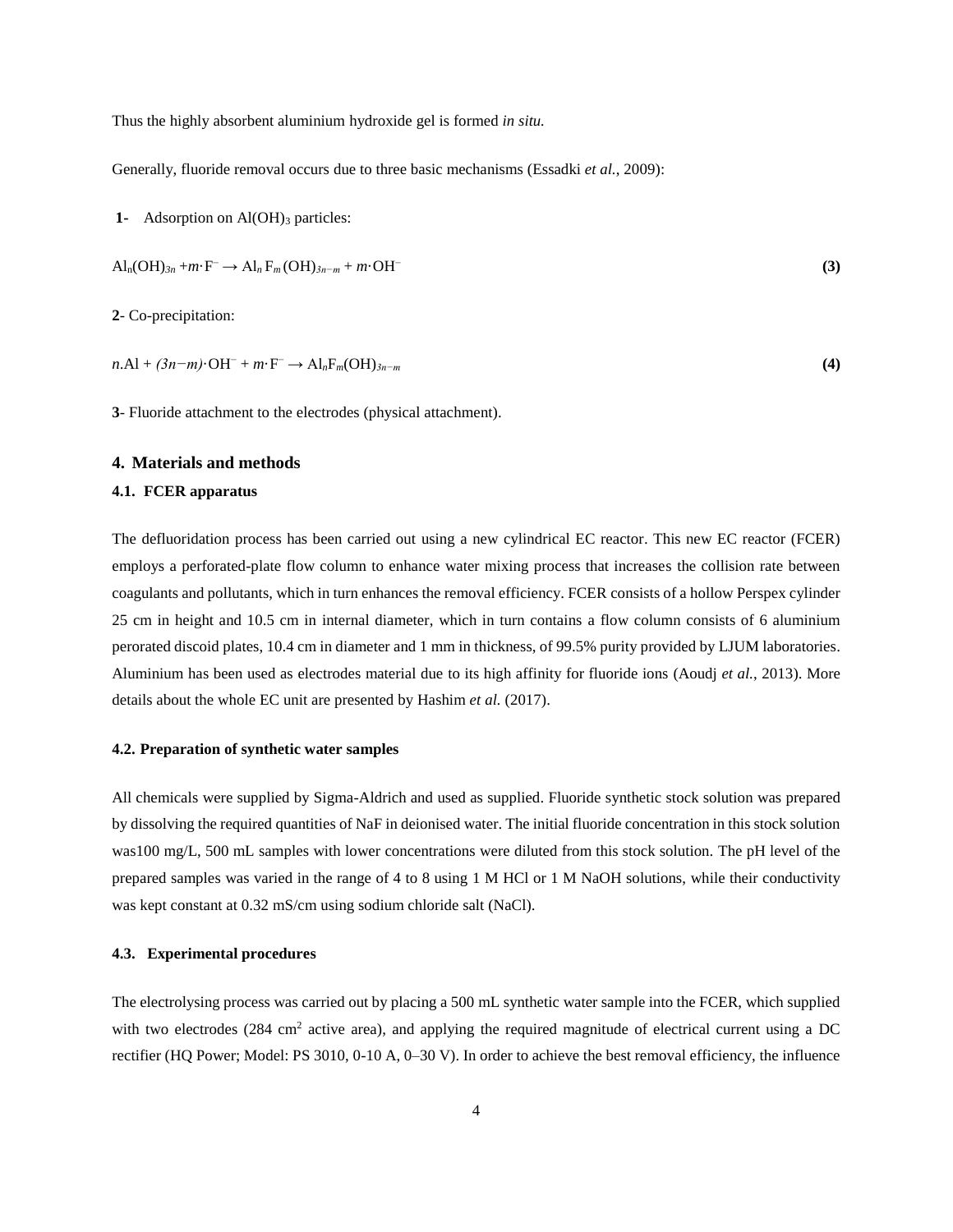of different operational parameters such as t (0-30 min), initial pH  $(4-8)$ , CD  $(1 - 3$  mA/cm<sup>2</sup>), C<sub>0</sub> of fluoride (10 - 20 mg/L), and ID (5 - 11 mm) were investigated.

The progress of fluoride removal, during the course of the experiment, was monitored by collecting 5 mL samples from the reactor at 5-minute intervals. The collected samples were filtered with  $0.22 \mu$ m filters, supplied by Sigma-Aldrich, to remove unwanted solids, then the residual fluoride concentration in the filtrate was determined using standard Hach-Lange fluoride cuvettes test (LCK-323) (with the required dilution) and a Hach-Lange spectrophotometer (Model: DR 2800).

The removal efficiency (RE %) was determined using the following equation:

$$
RE\% = \frac{c_0 - c_t}{c_0} \times 100\%
$$
\n<sup>(5)</sup>

Where,  $C_0$  and  $C_t$  are the initial and the residual concentrations of fluoride, in mg/L, respectively.

At the end of the run, the electrodes were abraded with sandpaper and dipped for 5 min in an HCl solution (35%), and then carefully rinsed with deionised water to remove impurities from the surfaces (Sharma, 2014). All experiments were conducted at room temperature  $(20 \pm 1 \degree C)$ .

#### **4.4. Statistical analysis and modelling**

The efficiency of the EC units is highly affected by serval operating parameters, such as initial pH, CD, C<sub>o</sub>, t, and Id (Emamjomeh, 2006; Behbahani *et al.*, 2011). In order to investigate the combined influences of these parameters on fluoride removal using FCER, an empirical model was developed basing on the experimental results.

Mameri *et al.* (1998), and Emamjomeh (2006) indicated that the defluoridation rate of the EC process exhibits first order kinetics with respect to the fluoride concentration, thus:

$$
\frac{dc_t}{dt} = -C_o \cdot k \cdot t \tag{6}
$$

Integration of Eq. (6) yields:

$$
C_t = C_0 * e^{-(k.t)} \tag{7}
$$

Where *k* is the first order rate constant (min<sup>-1</sup>). In order to calculate the value of the experimental rate constant ( $k_{exp}$ ); Eq. (7) can be simplified by using the natural logarithm form:

$$
-Ln\left(\frac{c_t}{c_o}\right) = k_{exp} \t{.}
$$
\n(8)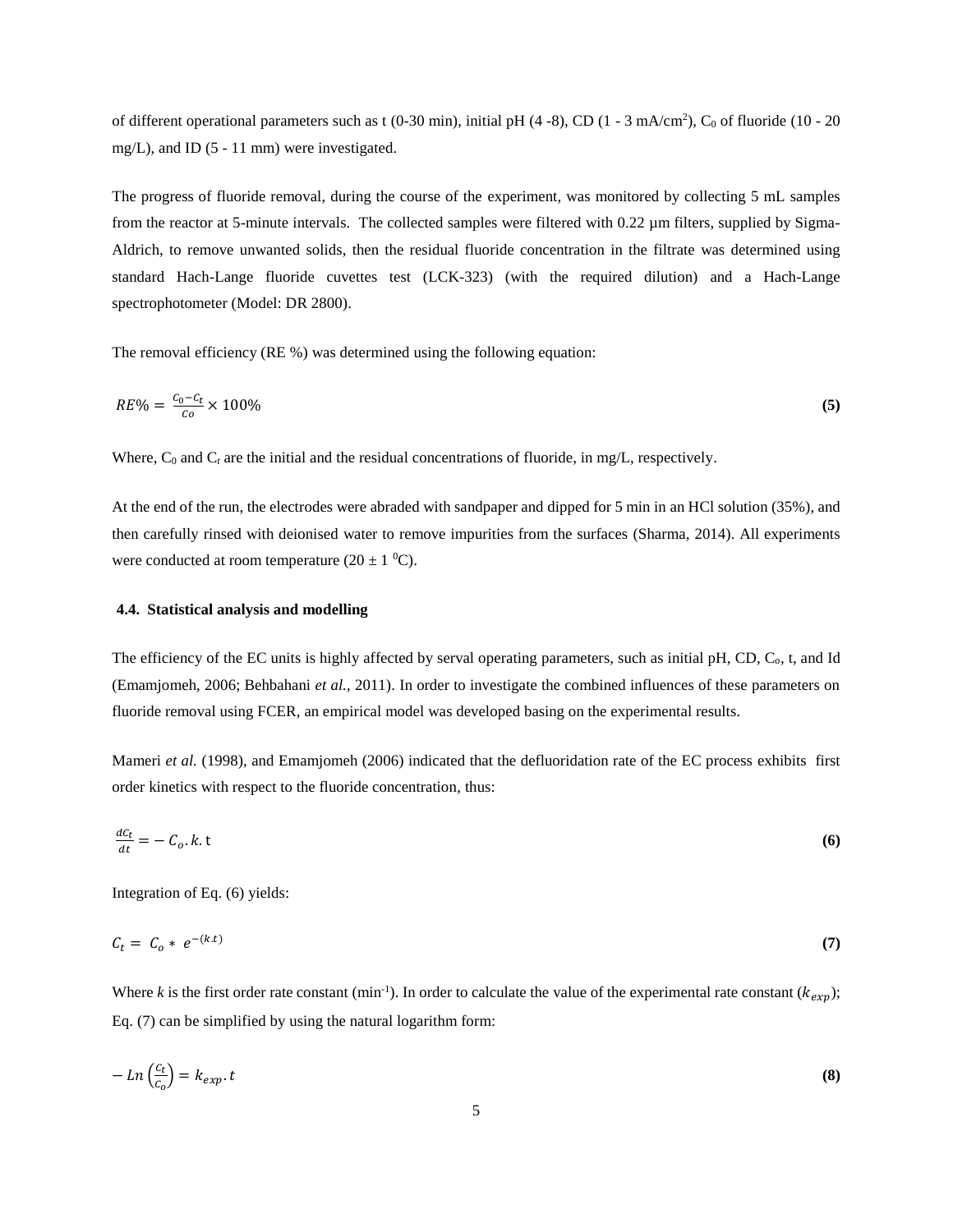In addition, the experimental value of the first order rate constant is a function of the key operating parameters (Emamjomeh, 2006). Therefore, it can be written as follows:

$$
k_{exp} = f(CD, pH, C_0, ID) \tag{9}
$$

Based on these considerations and the obtained experimental data, a statistical model, was developed by applying the principles of multiple regression technique, using Minitab17.2 to reproduce the performance of the new reactor. In addition, the statistical significance of each individual operating parameter and its contribution to the predication of the removal efficiency were calculated.

Development of a reliable multiple regression model must pass through three basic steps (Pallant, 2005). Firstly, the data must be tested to check the normality, linearity, and homoscedasticity of residuals, and to detect the existence of multicollinearity (MC) and outliers within the studied data. More details about these tests are presented by Hashim *et al.* (2017). Additionally, the sample size must checked using the following formula (Tabachnick and Fidell, 2001).

$$
N > 50 + 8 * IVs \tag{10}
$$

Where *N* and *IVs* are the sample size and number of independent parameters respectively.

Secondly, the ability of the suggested model to explain the variation in the DV must be checked using a proper statistical tool (Pallant, 2005). The coefficient of determination  $(R^2)$  is an efficient tool to achieve this purpose because  $R<sup>2</sup>$  shows how much of the experimental data is explained by the model (Tabachnick and Fidell, 2001).

While the last step concerns the contribution of each IV to the constructed model, which can be assessed by determining the statistical significance (*Sig.*). Any IV with a *Sig.* greater than 0.05 can be omitted from the model as it has no significant contribution (Field, 2008; Pallant, 2005). Additionally, Beta value can be used to assess the contribution of each individual IV to the suggested model. Statistically, the higher the absolute beta value is, the stronger the influence of the IV on the outcomes of the suggested model is (Tabachnick and Fidell, 2001; Pallant, 2005; Field, 2008).

#### **4.5. Economic analysis of performance of FCER**

The operating cost (OC) of the EC process includes the costs of energy, chemicals, material of electrodes, labour, treatment of sludge, maintenance, and fixed costs such as the basin and pipes (Ghosh *et al.*, 2008b). In this research, a preliminary economic study were conducted taking into account the costs of the energy, electrodes material, and chemicals (HCl and NaCl) according to the following equation (Kobya *et al.*, 2010):

$$
OC = \alpha C_{energy} + \gamma C_{material} + \beta C_{chemicals}
$$
 (11)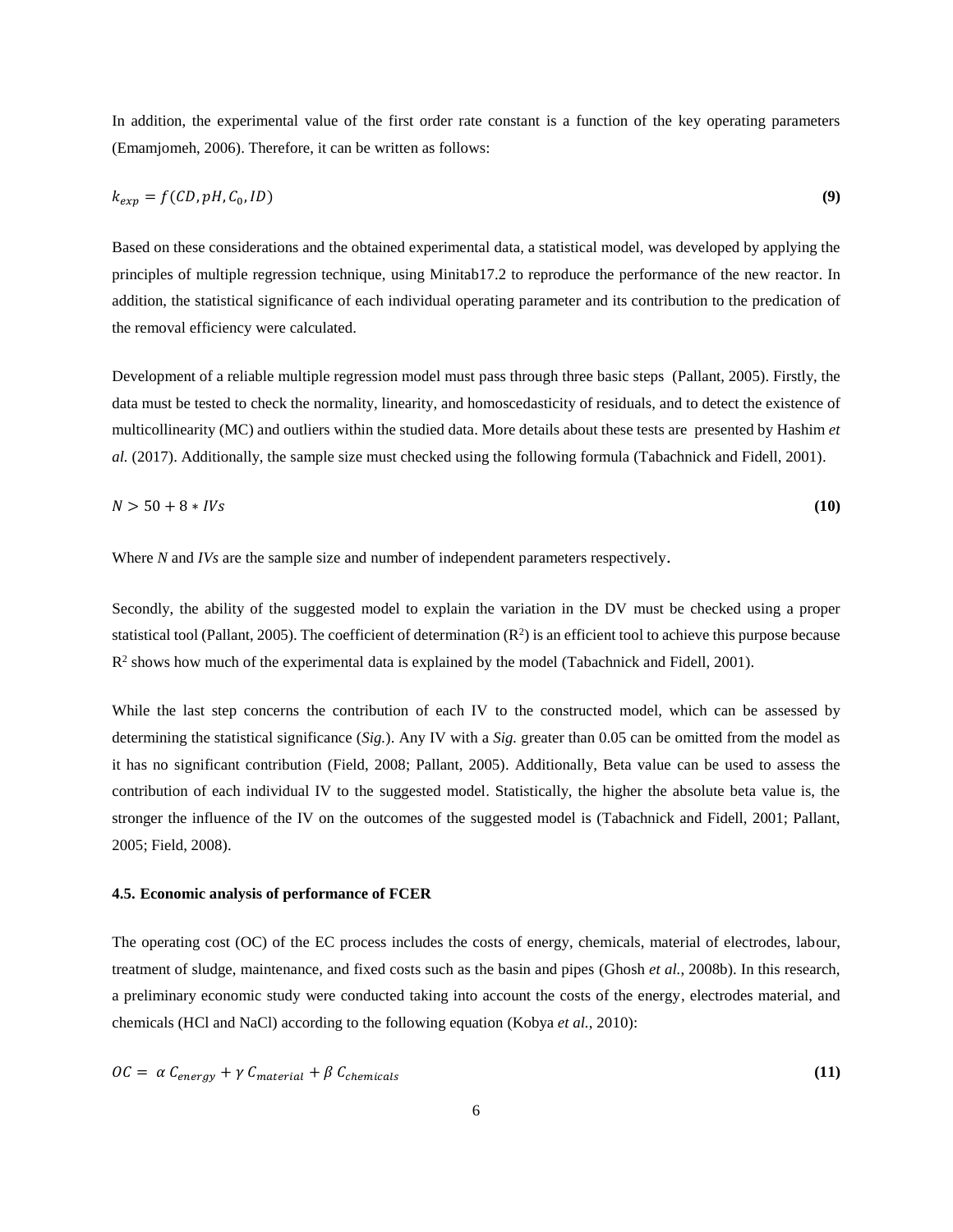Where  $C_{energy}$  (kWh/m<sup>3</sup>),  $C_{material}$  (kg Al/m<sup>3</sup>), and  $C_{chemical}$  (kg /m<sup>3</sup>) are the consumed energy electrode material, and chemicals respectively,  $\alpha$ ,  $\gamma$ , and  $\beta$  are the unit price of energy, aluminium, and chemicals according to the Iraqi markets 2016 (in US \$) respectively. The energy consumption is calculated according to the following equation (Behbahani *et al.*, 2011):

$$
C_{energy} = \int_0^T I * V * dt \tag{12}
$$

Where *I* is the current (A), *V* is the potential (V), and *t* is the treatment time (H). Integration of Eq. (12) yields:

$$
C_{energy} = V \cdot I \cdot t \tag{13}
$$

Hence, the consumed energy per volume unit of treated water can be calculated using the following equation:

$$
C_{energy} = \frac{I*V*t}{Vol.} \tag{14}
$$

Where *Vol.* is the volume of treated water  $(m^3)$ . The  $C_{material}$  is the weight loss of the electrodes due to the oxidation process, and calculated using Faraday's Second Law:

$$
C_{material} = \frac{(I)(t)(m)}{(Z)(F)}\tag{15}
$$

Where *I* is the applied current in amperes, *t* is electrolysing time (second), *m* is the molecular weight (26.98 g/mole), *Z* the number of the electrons (3 for aluminium), and *F* is Faraday's constant (96487 C/mole). The cost of chemicals was calculated according to the consumed amounts.

## **4.6. Estimating the yieldable energy from the harvested hydrogen gas**

Hydrogen gas (H2) represents the main by-product of the EC method (Nasution *et al.*, 2011; Lakshmi *et al.*, 2013), which classified as eco-friendly and high energy fuel (122  $kJ/g$ ) (Eker and Kargi, 2010). Hence, harvesting of  $H_2$ gas is one of the most important advantages of the EC technology. For instance, Phalakornkule *et al.* (2010) found that about 5.8 to 13% of the required electrical energy to perform the EC cell could be obtained from the produced  $H_2$ gas.

The produced H<sub>2</sub> gas from an EC cell can be determined using the following formula (Phalakornkule *et al.*, 2010):

$$
Q_{H_2} = \frac{CD \cdot A \cdot t \cdot H}{F} \tag{16}
$$

Where,  $Q_{H_2}$ , *Cd*, *A*, *t*, *H*, and *F* represent the quantity of the produced H<sub>2</sub> gas (mole), applied current density in (A/m<sup>2</sup>), effective surface area of electrodes  $(m^2)$ , treatment time (sec), number of hydrogen molecules (1/2), and Faraday's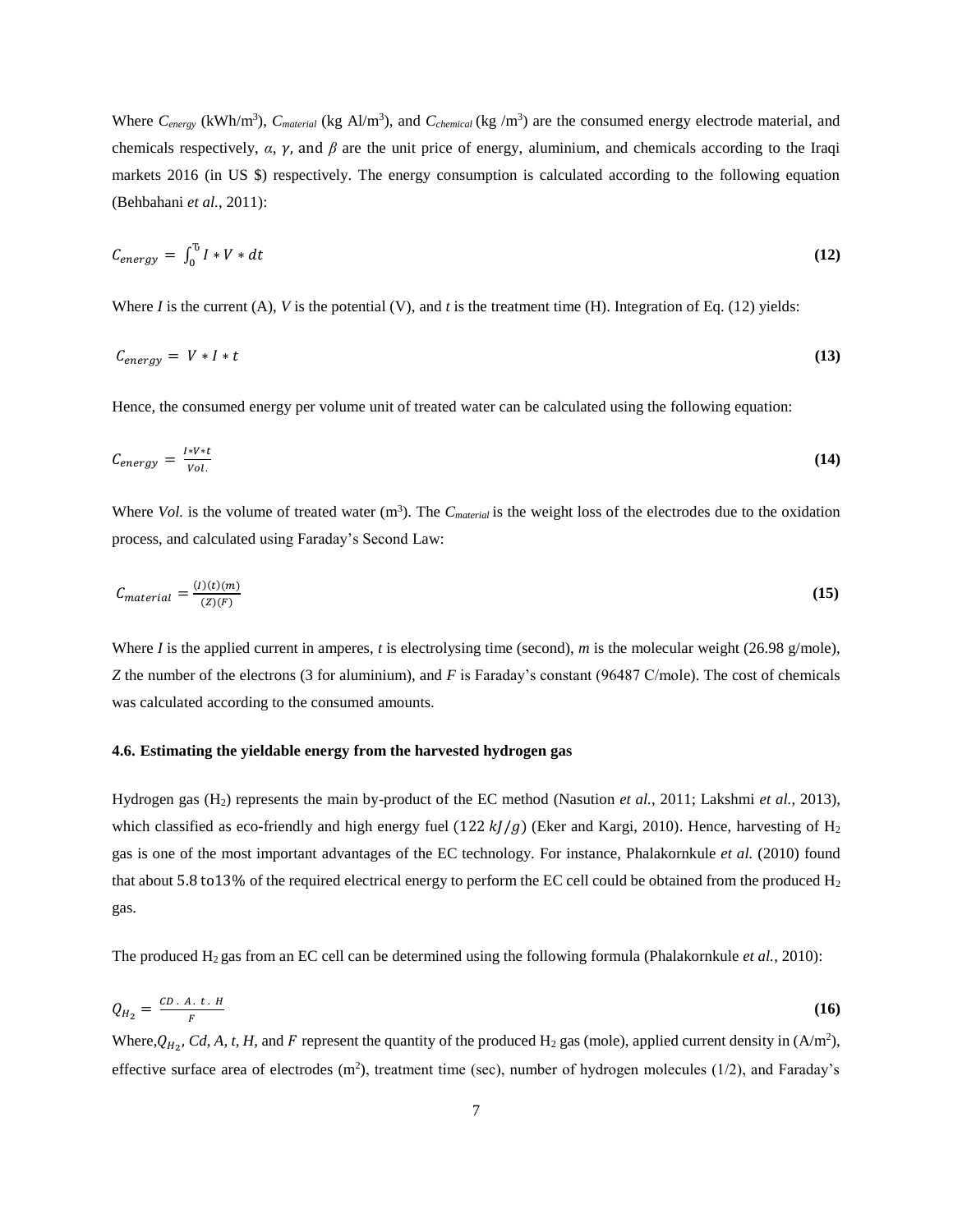constant (96,500), respectively. While the produced energy from the  $H_2$  gas is 0.244 MJ.mole<sup>-1</sup> (Phalakornkule *et al.*, 2010).

#### **4.7. Scanning electron microscopy characterisation of electrodes**

In order to gain more an accurate insight into the influence of EC process on aluminium electrodes, the morphology of the surface of electrodes, before and after defluoridation process, were characterised by scanning electron microscopy (SEM) (Model: Quanta 200).

#### **5. Results and discussion**

#### **5.1. Fluoride removal using FCER**

#### *5.1.1. Effect of initial pH*

According to the literature, the performance of the EC method is greatly dependent on the pH of the solution (Zuo *et al.*, 2008; Emamjomeh and Sivakumar, 2009; Zeboudji *et al.*, 2013). Hence, to explore the influence of the initial pH on the fluoride removal by FCER, the initial pH of water samples containing 10 mg/L of fluoride was adjusted to the required value (from 4 to 8) using sodium hydroxide solution and hydrochloric acid. Then, these water samples were electrolysed for 25 min, in batch flow mode, at CD of 1 mA/cm<sup>2</sup>, and ID of 5 mm. The influence of the initial pH on the removal of fluoride is shown in Figure 1. A decrease was observed in fluoride removal as the initial pH increased from 4 to 8 to reach the lowest value at initial pH of 8. This could be primarily attributed to amphoteric characteristics of aluminium hydroxide, where the pH governs the formation of Al(OH)<sup>3</sup> flocs (Un *et al.*, 2013). In alkaline conditions, the negatively charged complex ion  $[A(OH)_4]^-$ , which has low adsorption capacity, becomes the prevailing hydroxide species, causing an obvious decrease in the removal efficiency.



**Fig. 1.** Fluoride removal at different initial pHs.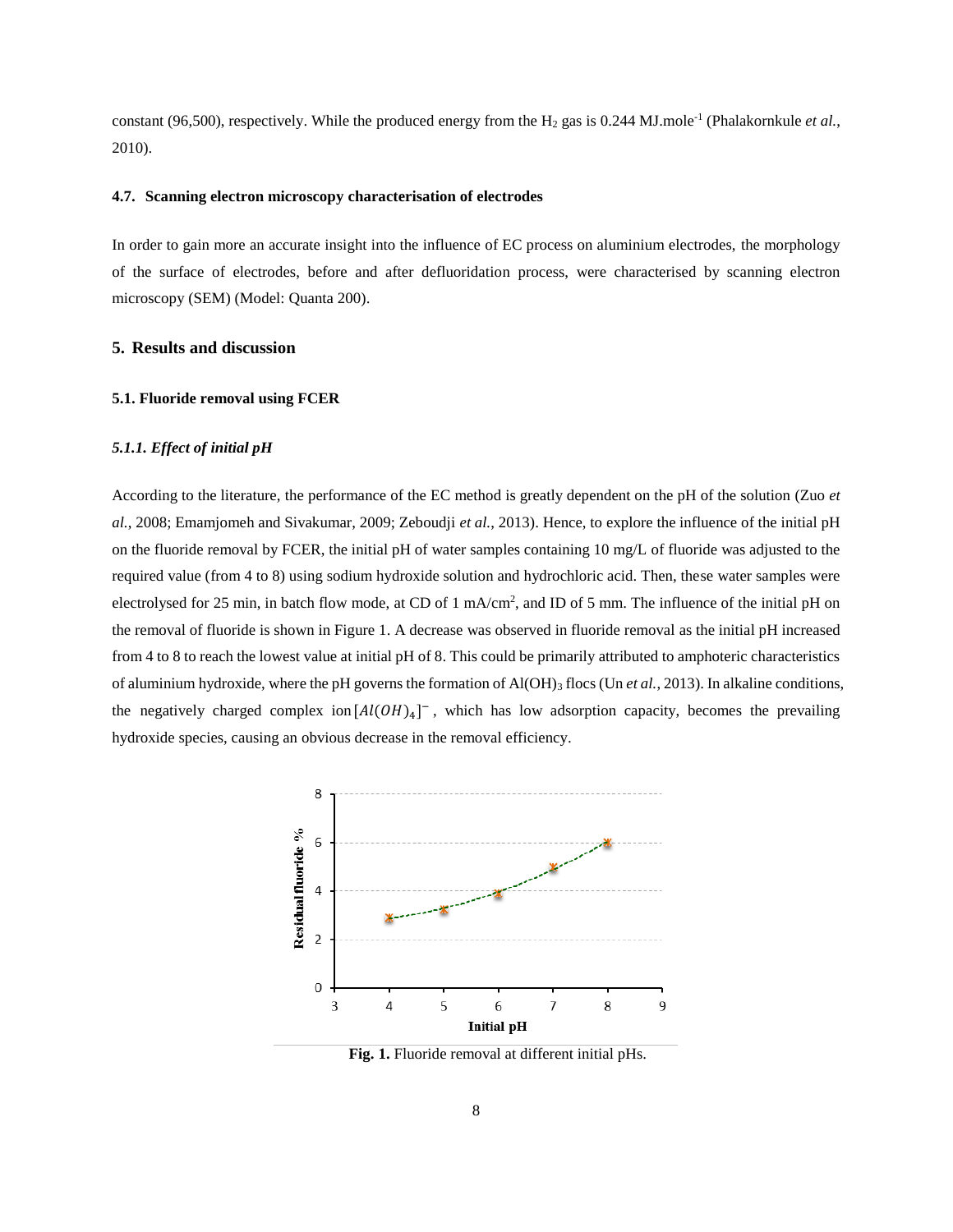In the current project, initial pH of 6. 0 was then used to commence the rest of the experiments due to two reasons; firstly, it is near to the neutral pH level, i.e. no need to add high amounts of chemicals to modify pH of water. Secondly, there was no significant difference in fluoride removal at initial pH of 4 and 6 (less than 2%).

#### *5.1.2. Effect of the inter-electrode distance*

Electrodes spacing exerts a significant influence on the energy consumption and the removal efficiency due to its effect on the ohmic resistance (Mameri *et al.*, 1998; Mohora *et al.*, 2012; Kamaraj *et al.*, 2016). To investigate the influence of electrodes spacing on fluoride removal, a series of batch experiments were carried out at different IDs (5, 8, and 11 mm) using a constant CD of 1 mA/cm<sup>2</sup>, t of 25 min, and initial pH of 6.

The results obtained, Figure 2-(A), indicated that fluoride removal decreased as the ID is increased, where it can be clearly seen that residual fluoride increased from about 4% to about 15% when the ID increased from 5 mm to 11 mm respectively. In addition, Figure 2-(B) shows that the energy consumption increased from 1.75 to 3.6 kW.h/m<sup>3</sup> as the ID increased from 5 to 11 mm respectively. This could be explained by the fact that if the ID increases then both the resistance and the growth of the passive anodic film will also increase. Therefore the current will decrease, and the amount of floc formed will likewise decrease. Hence the efficiency will change (Ghosh *et al.*, 2008a; Hashim *et al.*, 2017). The effect of this film will be diminished as the inter-electrode distances decreased because the hydrogen gas, which is formed in the vicinity of the cathode, sweeps those fluoroaluminium complexes from the anode surface, and promotes the dissolution of the aluminium anode as a consequence (Mameri *et al.*, 1998; Hashim *et al.*, 2017). However, very short IDs should be avoided because the high electrostatic attraction will increase the collision rate between the formed flocs, which could result in flocs degradation (Daneshvar *et al.*, 2004; Khandegar and Saroha, 2013). Additionally, Hashim *et al.* (2017) indicated that very short ID must be avoided in FCER because it hinders the excluding of the accumulated air bubbles between electrodes, which negatively influences the energy consumption. Thus, in this investigation, the ID will be maintained at 5 mm for the rest of the experiments.



**Fig. 2.** (A) Fluoride removal at different IDs, (B) influence of Id on energy consumption.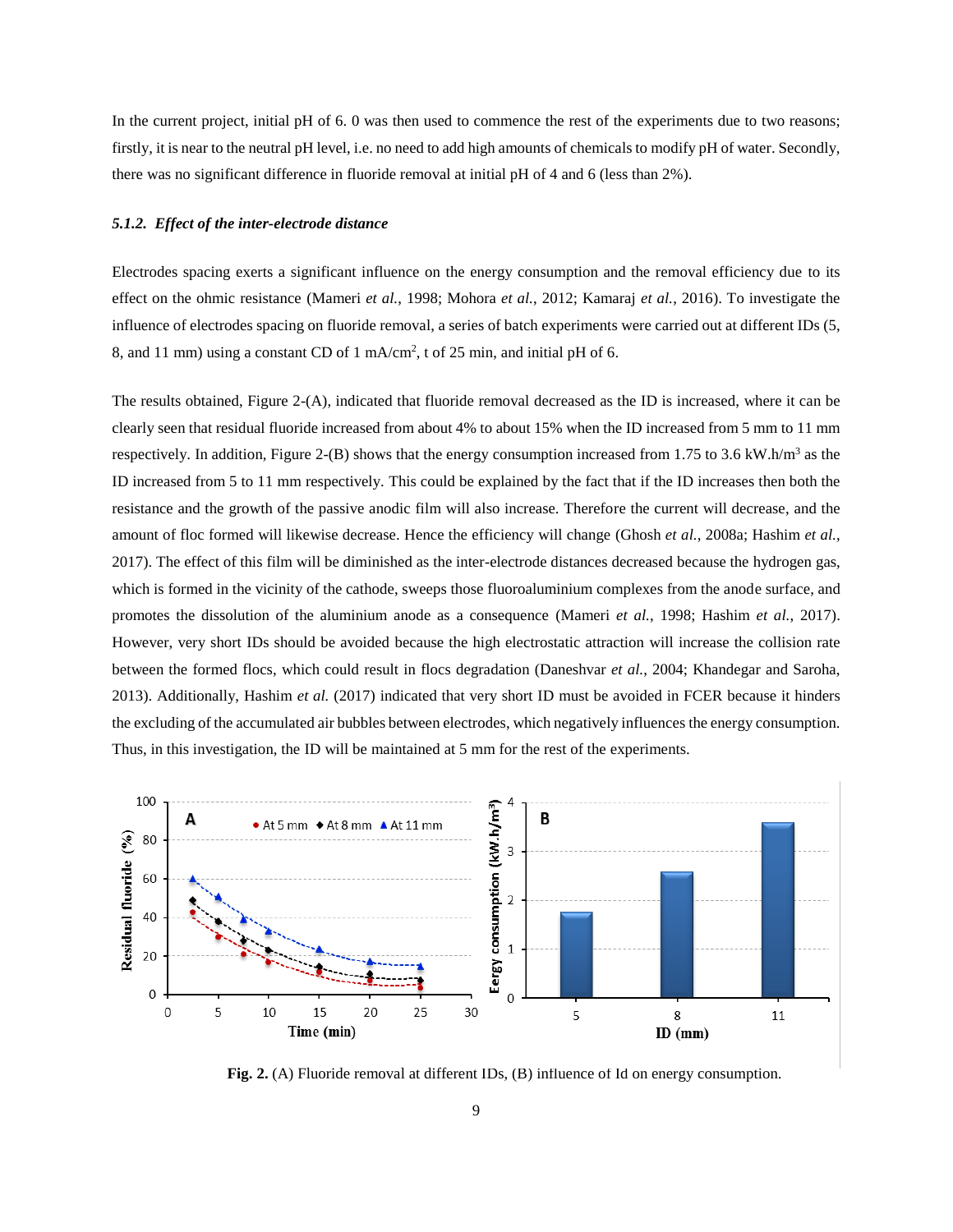## *5.1.3. Effect of current density*

Current density has a significant influence on the performance and energy consumption of the EC cells as it determines the rate of coagulant dosage, the rate of bubble generation and size and the floc's growth (Un *et al.*, 2009; Vasudevan *et al.*, 2009b; Gao *et al.*, 2010; Boudjema *et al.*, 2014). Therefore, a set of batch experiments, to determine the influence of current density on fluoride removal and energy consumption, were commenced using 10 mg/L of fluoride at different CDs  $(1, 2, \text{ and } 3 \text{ mA/cm}^2)$ . While, the initial pH and ID were kept constant at 6 and 5 mm, respectively. Figure 3-(A) shows that the residual fluoride concentration is reversely proportional to the applied Cd. For instance, increasing the CD from 1 to 3 mA/cm<sup>2</sup> decreased the residual fluoride, after 25 min, from about 4% to 1.1%. This could be explained by the fact that the dissolved aluminium ions from the anode increases as the CD increase, and enhances flocs formation and fluoride removal as a consequence (Un *et al.*, 2013).

Although fluoride removal was enhanced as the CD, increasing the CD also increased the energy consumption, where the results (Figure 3-(B)) showed that when Cd increased from 1 to 3 mA/cm<sup>2</sup>, the energy consumption exponentially rose from 1.75 to 12.4 kWh/m<sup>3</sup>, respectively. Therefore, in this investigation, it might be reasonable to use the current density of 2 mA/cm<sup>2</sup> to commence the rest of experiments.



**Fig. 3.** Influence of CD on (A) Fluoride removal, (B) energy consumption.

## *5.1.4. Effect of initial fluoride concentration*

In order to explore the influence of the initial concentration of fluoride on the defluoridation process, fluoride solutions with different initial concentrations of 10, 15, and 20 mg/L were electrolysed by FCER for 30 min at a constant ID of 5mm, CD of 2 mA/cm<sup>2</sup>, and initial pH of 6. The results obtained, Figure 4, indicate that the higher the initial fluoride concentration was, the slower fluoride removal was, i.e., the required electrolysis duration for a permissible residual fluoride concentration increases as the initial concentration increases. For instance, detention time of 11 min was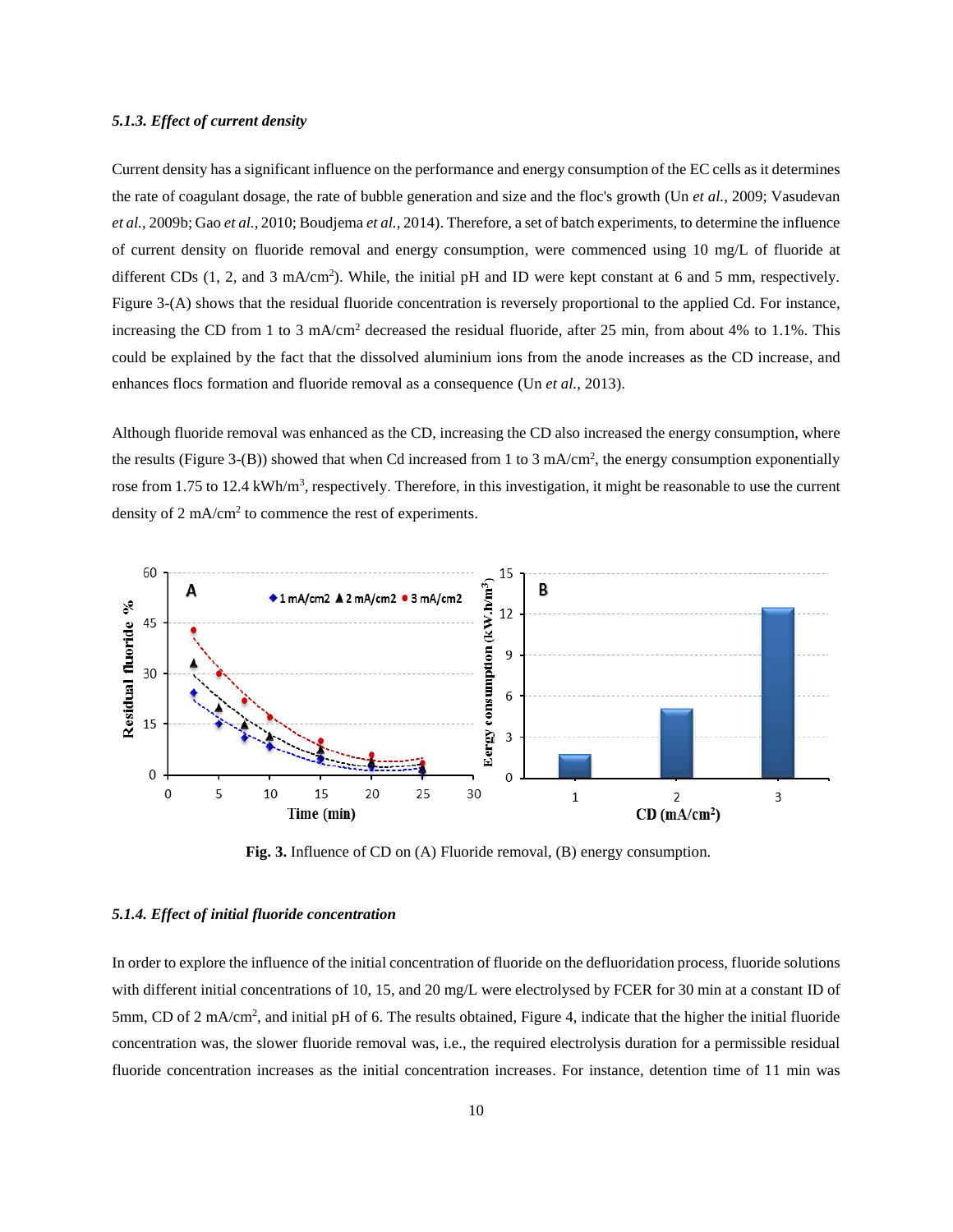enough to meet the WHO requirements (1.2 mg/L) when the initial fluoride concentration was 10 mg/L, but about 25 min was required when the initial fluoride concentration was 20 mg/L.

One of the predominant pathways of pollutant removal by the EC method is the adsorption of pollutant molecules on the freshly produced metallic hydroxide flocs (Emamjomeh and Sivakumar, 2009; Dalvand *et al.*, 2011). According to Faraday's law (Eq. 15), a constant number of coagulation ions is liberated from the sacrificial anode for the same CD and electrolysing time. Consequently, the same quantity of aluminium hydroxide flocs (coagulants) was produced in the solution. Therefore, the formed flocs, at high fluoride concentrations, were not sufficient to absorb all fluoride ions within the studied treatment period, i.e., FCER needs longer time to remove high fluoride concentrations. Additionally, the results obtained showed that the initial concentration of fluoride did not influence the rate constant (k) value. Therefore, in the present study, 25 min was considered as the best electrolysing time.

It is noteworthy to highlight that the obtained removal efficiency, 98%, is very comparable to those in literature. For instance, Un *et al.* (2013) removed 97.6% of fluoride from drinking water using an aluminium-based EC cell, while Vasudevan *et al.* (2009a) achieved a 96% fluoride removal efficiency using an EC cell supplied with magnesium anode and stainless steel cathode. However, it is noteworthy that the new bench scale reactor FCER reduces the use of mechanical or magnetic stirrers which require extra power to work. Therefore, FCER could be a cost-effective alternative to the traditional lab-scale EC reactors.



**Fig. 4.** Fluoride removal at different initial concentrations.

#### **5.2. Statistical analysis of the results and model construction**

A multiple regression analysis was performed using the Minitab17.2 package to assess the relationship between the reaction rate constant (*k*) (dependant variable (DV)) and the operating parameters (independent variables (IVs)). Multiple regression was chosen as it suitable to perform a complex investigation of the interrelationship among several variables (Pallant, 2005). The general regression form is (Mustapha and Abdu, 2012):

$$
Y = A + B_1 X_1 + B_2 X_2 + \dots + B_k X_k + \varepsilon
$$
\n(19)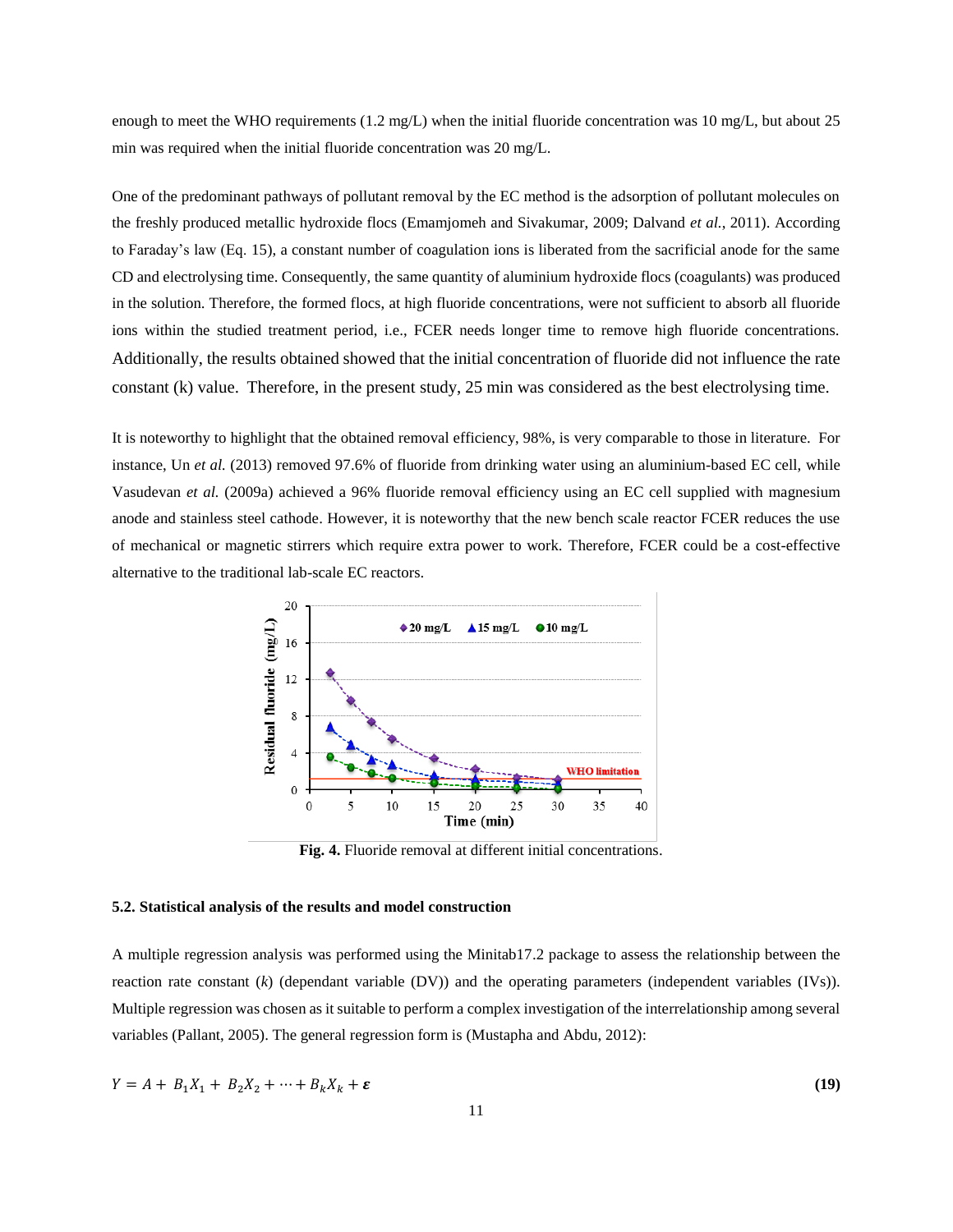Where *Y* is the predicted value of the dependant variable, *A* represents the *Y* intercept,  $B_k$  are the regression coefficients,  $X_s$  are the independent variables, and  $(\epsilon)$  is the random error coefficient. To construct a model with a reliable reproducibility, as mentioned before, the multiple regression assumptions were tested:

#### *5.2.1. Sample size*

According to Eq. (10), the required data points to construct a reliable model is 82 points because 4 IVs were experimentally investigated. In the present investigation, the experimental data points were 92. Thus this condition has been met.

#### *5.2.2. Multicollinearity*

The VIF value of each IV has been calculated in order to investigate the existence of multicollinearity. The obtained results (Table 1) shows that the VIF values for the studied IVs were less than 10, which indicates the absence of the multicollinearity in the studied data.

| <b>IVs</b> | <b>Beta</b> | Sig.  | VIF   | Max. MDs | <b>Standardised residual exceeds</b><br>the range of $3.0$ to $-3.0$ |       |
|------------|-------------|-------|-------|----------|----------------------------------------------------------------------|-------|
|            |             |       |       |          | No. of cases                                                         | Value |
| Cd         | 0.42        | 0.000 | 1.210 | 9.39     |                                                                      | 3.01  |
| Co         | $-0.38$     | 0.000 | 1.136 |          |                                                                      |       |
| Id         | $-0.30$     | 0.001 | 1.098 |          |                                                                      |       |
| vН         | $-0.18$     | 0.036 | 1.000 |          |                                                                      |       |

**Table 1:** Summary of statistical analysis results.

#### *5.2.3. Outliers*

The presence of the outliers in the studied data can be detected by determining the MDs for the studied observations, which must be less than 20.52 (the critical value for five IVs (Pallant, 2005)). The results obtained, Table 1, indicates that the maximum detected MD was 9.39, which indicates the absence of the outliers in the studied data.

#### *5.2.4. Normality, linearity, and homoscedasticity of residuals*

It is expected, in normal distribution, that not more than 1% of the standardised residual values of the data points outside the range 3.0 to -3.0. Results of Table 1 show that one observation (out of 92 observations) exceeded the specified range; thus this assumption has not been met.

In such case, it is recommended to calculate the Cook's Distance (COO 1) to check whether these observations are having any influence on the outcomes of the built model as a whole (Tabachnick and Fidell,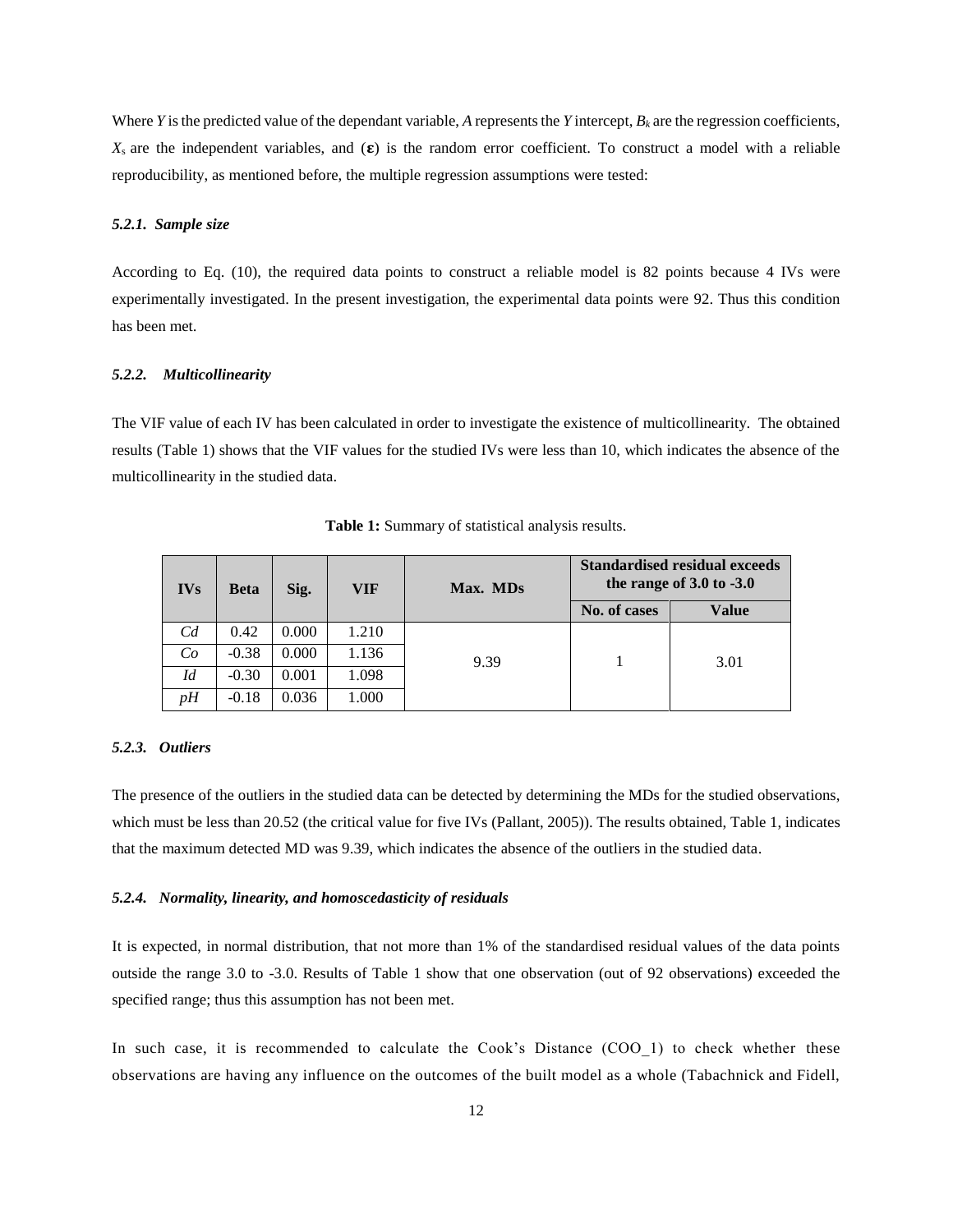2001). Where, any observation with COO\_1 greater than 1.0 is a potential problem. Minitab 17.2 package has been used to determine the COO 1 value of this observation. The obtained results showed that the maximum COO\_1 value is 0.21, suggesting no potential problems associated with the presence of this observation.

#### *5.2.5. Significance of each IVs*

The statistical significance (*Sig.*) and Beta value of each individual IVs have been calculated to check whether this IV makes a statistically significant contribution to the suggested model or not. Results of Table 1 showed that the highest *Sig.* was 0.03 (less than 0.05), which indicates that all the studied operating parameters exert an influence of different magnitudes. According to the Beta values, the electrolysing time made the highest contribution to the outcomes of the suggested model at a Beta value  $0.68$ , followed by Cd at  $0.42$ , C<sub>0</sub> at  $0.38$ , and Id at  $0.3$ . While the initial pH made the lowest contribution to the suggested model at Beta value of 0.18.

After the testing process, the multiple regression analysing was performed to assess the relation between the rest of the operating parameters (CD, C0, Id, and t) and the reaction rate constant (*k*). The results yield the following formula (with  $R^2$  of 0.823):

$$
K_{Pre} = 0.322 + 0.04 \, CD - 0.007 \, C_0 - 0.01 \, Id - 0.012 \, pH \tag{20}
$$

Where  $K_{pre}$  represents the predicted reaction constant. Substitution of Eq. (20) in Eq. (7) gives:

$$
C_f = C_0 * e^{-[0.322 + 0.04 \, CD - 0.007 \, C_0 - 0.01 \, Id - 0.012 \, pH]*t}
$$
\n(21)

Hence, the predicted fluoride removal efficiency can be written (the model) as follows:

$$
R_{Pre}(\%) = \left\{ 1 - e^{-[0.322 + 0.04\;CD - 0.007\;C_0 - 0.01\;Id - 0.012\;pH]*t} \right\} * 100\tag{22}
$$

The suggested model has been used to predict fluoride removal from drinking water, using FCER, at different operating conditions; the obtained results were compared to the experimental removal values. Indeed, this step is to check whether the suggested model has the ability to reproduce the performance of FCER in terms of fluoride removal (within the studied values of the operating parameters) or not. The suggested model has been applied to a set of experimental data consists of 40 experimental observations (at different operating conditions), which were randomly selected from the experimental data.

The results obtained, Figure 5, showed a good agreement between the predicted and experimental fluoride removal. Where  $R^2$  value, for this randomly selected sample, was 0.843. Statistically, these results, indicate that the suggested model is able to describe about 84.3% of the influences of the operating parameters on the removal of fluoride (for the studied sample).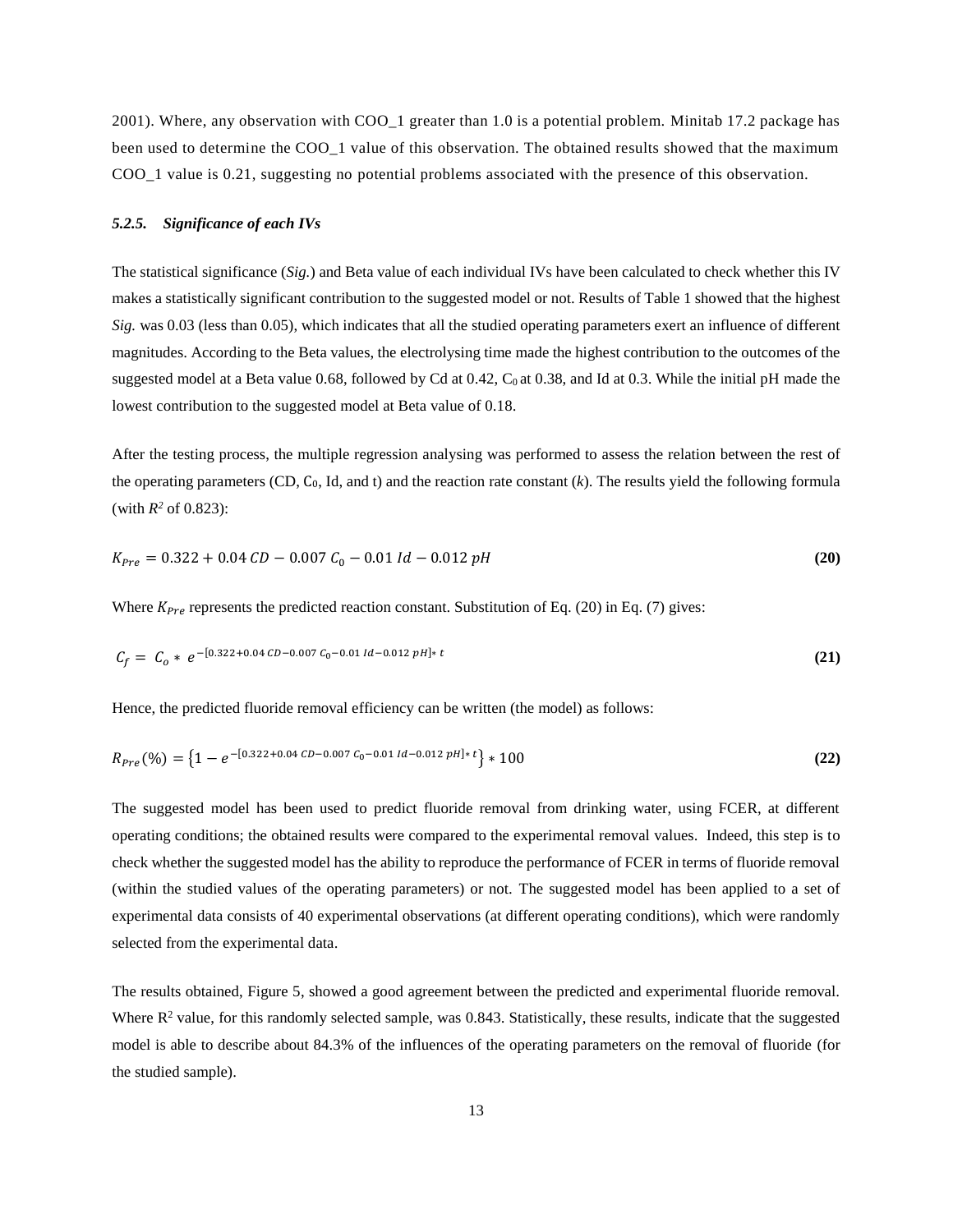Based on the results obtained from these comparisons, it could be reasonable to consider that the suggested model is reliable enough to reproduce the fluoride removal performance of FCER.



**Fig. 5.** Relationship between the predicted and experimental fluoride removal efficiencies.

#### **5.3. Economic analysis of performance of FCER**

Operating cost, as mentioned before, is an important parameter as it determines the applications of the treatment method. Therefore, in the present study, a preliminary economic study was conducted to estimate the operating cost of defluoridation process by FCER. The cost of energy, materials (aluminium), and chemicals were considered in this economic study. The energy consumption was calculated using Eq. (14), while the consumed electrode material was calculated using Eq. (15). The consumed amounts of chemicals were manually calculated during the experimental work. Unites prices, according to the Iraqi market 2016, were 2.5 pence/kWh of electricity, 1.53 \$/kg of aluminium (minimum purity  $> 99\%$ ), 0.32 \$/L of HCl (35%), and 0.2 \$/kg of NaCl (purity 99.4% min.). Basing on these prices, the operating cost of fluoride removal from drinking water using the FCER is:

$$
OC = \left(\frac{2.5}{100}\right) \$ * 5.1 \frac{kWh}{m^3} + 1.53 \$ * 0.15 \frac{kg}{m^3} + 0.02 \frac{\$}{m^3} = 0.379 \text{ USA } \$/m^3
$$

Emamjomeh and Sivakumar (2009), reported that the fluoride removal from drinking water costs from 0.36 to 0.61  $AUD/m<sup>3</sup>$  (about 0.27 to 0.45 USA\$/m<sup>3</sup>) depending on the operating conditions, for instance they reported that fluoride removal at current density of 2.5 mA/cm<sup>2</sup> and initial pH of 6 costs about 0.5 AUD/m<sup>3</sup> (about 0.37 USA\$/m<sup>3</sup>). Therefore, it can be said that the cost of defluoridation of drinking water using FCER is very comparable with those of previous studies. But, it is noteworthy that FCER reduces the use of mechanical or magnetic stirrers which require extra power to work; these stirrers until now have been widely used in the EC reactors (especially laboratory scale ones). Thus, FCER could be a cost-effective alternative to the traditional lab-scale EC reactors.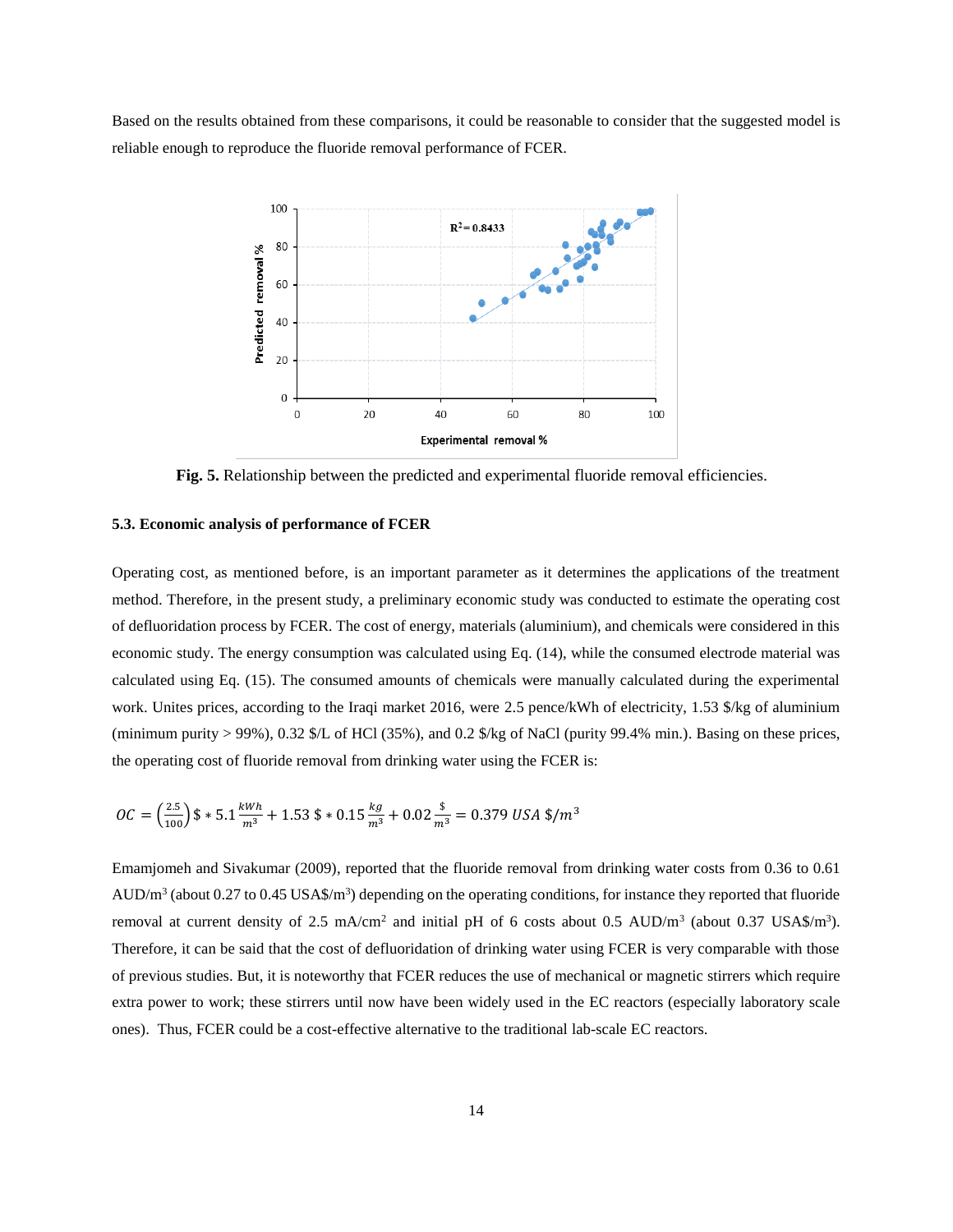#### **5.4. Estimating the energy yieldable from the harvested hydrogen gas**

As it was mentioned before, investment of the produced  $H_2$  gas from the EC units could minimise the operating cost as it is categorised as an eco-friendly and high energy fuel. In this study therefore, the produced amount of  $H_2$  gas from FCER during the defluoridation process has been calculated using Eq.16. While the producible energy from recycling this quantity of  $H_2$  gas was calculated using Eq.17.

The produced amount of  $H_2$  gas, in the current study, was calculated at the obtained optimum operating conditions for fluoride removal, which were 25 min of electrolysing at CD of 2 mA/cm<sup>2</sup>. While the effective surface area of electrodes was 284 cm<sup>2</sup>. Hence, the produced amount of  $H_2$  gas from the FCER during the removal of 20 mg/L of fluoride from 500 mL water sample is:

$$
Q_{H_2} = \frac{20 * 0.0284 * 1500 * 0.5}{96500} = 0.0044 \text{ mole}
$$

Taking into consideration that each 1.0 kWh = 3.6 MJ (Phalakornkule *et al.*, 2010), then the energy produces from recycling the produced  $H_2$  gas from FCER could be 0.6 kW/m<sup>3</sup> of water. According to these results, the produced amount of  $H_2$  gas from filed scale treatment plants could be used to produce a considerable amount of energy.

#### **5.5. SEM characterisation of electrodes**

Magnified SEM images of aluminium anode, before and after, electrocoagulation of fluoride electrolyte was obtained to compare the texture of the electrode's surface. Figure 6-(A) shows the metal surface before the electrocoagulation process. It can be observed from this figure that the surface of the anode was uniform except minor dents, which could have occurred due to the mechanical handling of metal during electrode shaping process. While Figure 6-(B) shows the same anode after a series of EC experiments. The surface of anode became totally non-uniform with a large number of dents. The generation of these dents could be attributed to the consumption of anode material at the active sites where the anode dissolution results in the generation of aluminium hydroxides (coagulation ions) (Ahlawat *et al.*, 2008; Vasudevan *et al.*, 2012).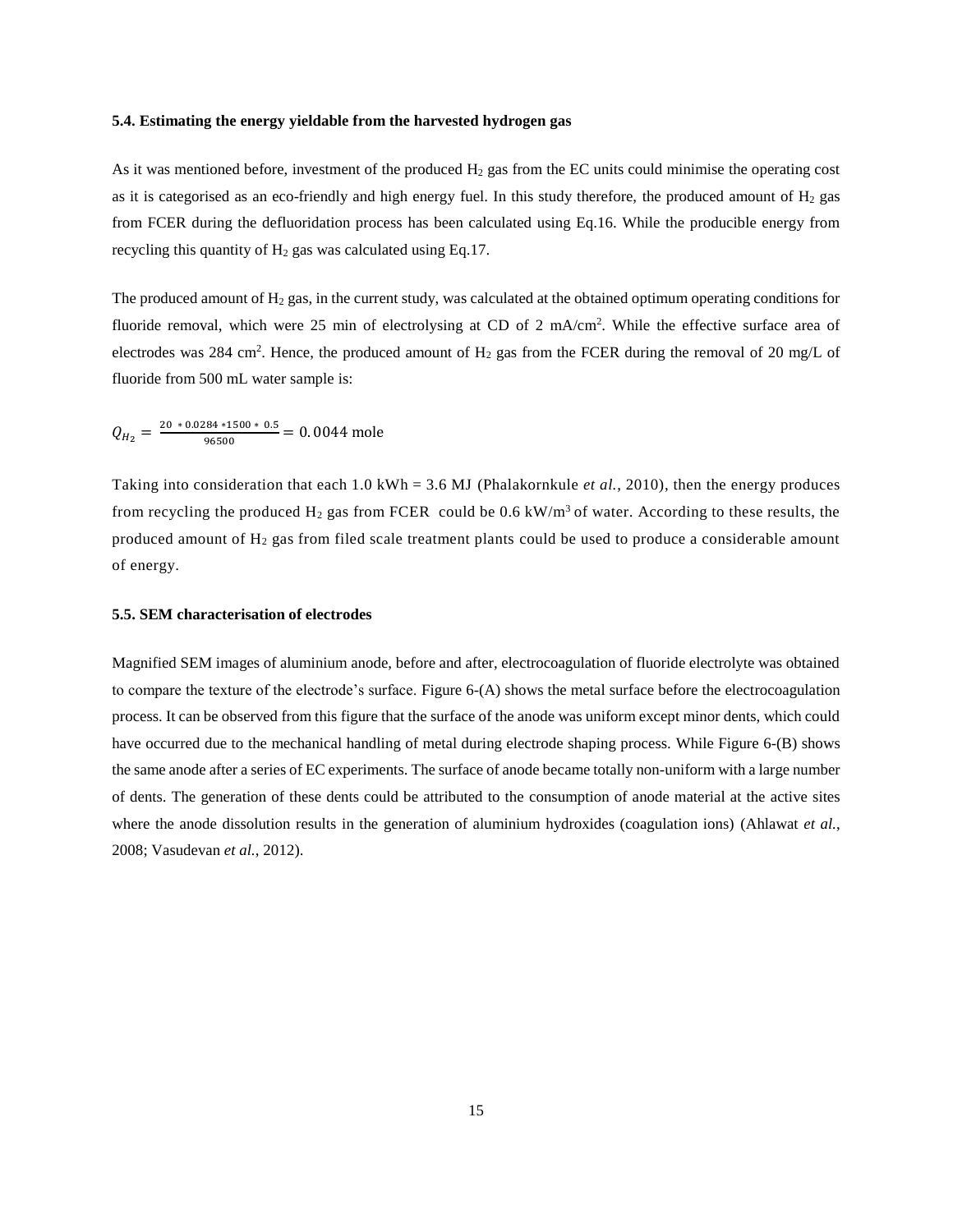

**Fig. 6.** SEM images of aluminium anode, (A) before EC process, and (B) After EC process.

## **6. Conclusion**

The performance of the new closed batch EC reactor, FECR, has been investigated in terms of fluoride removal from drinking water and modelled using the multiple regression concepts. Experimentally, the ability of FECR to remove fluoride from drinking water was investigated taking into consideration the effects of different operational parameters, including the detention time, initial pH, current density, inter-electrode distance, and initial fluoride concentration. The experimental results revealed that the fluoride removal could be enhanced by increasing either the current density or the detention time. The initial pH of the water being treated exerts a slight beneficial influence on removal efficiency. Contrarily, the initial concentration of fluoride highly influences the removal efficiency, where it was found that about 11 min was quite enough to meet the WHO requirements when the initial fluoride concentration was 10 mg/L, but it increased to about 25 min when the initial fluoride concentration was 20 mg/L.

Statistically, the suggested model, which has  $R^2$  of 0.823, shows a good reproducibility of the FCER performance and there was a good agreement between the measured and predicted fluoride removal efficiencies. In addition, the statistical results indicated that each single operating parameter made a different contribution to the suggested model (fluoride removal); the significance of the studied operating parameters followed the order:  $t > CD > C_0 > ID > pH$ .

Economically, the preliminary operating cost of fluoride removal from drinking water using the FCER is 0.379 US \$/m<sup>3</sup>, which is comparable with those in literature. However, it is noteworthy that the new bench scale reactor FCER reduces the use of mechanical or magnetic stirrers which require extra power to work. Therefore, FCER could be a cost-effective alternative to the traditional lab-scale EC reactors.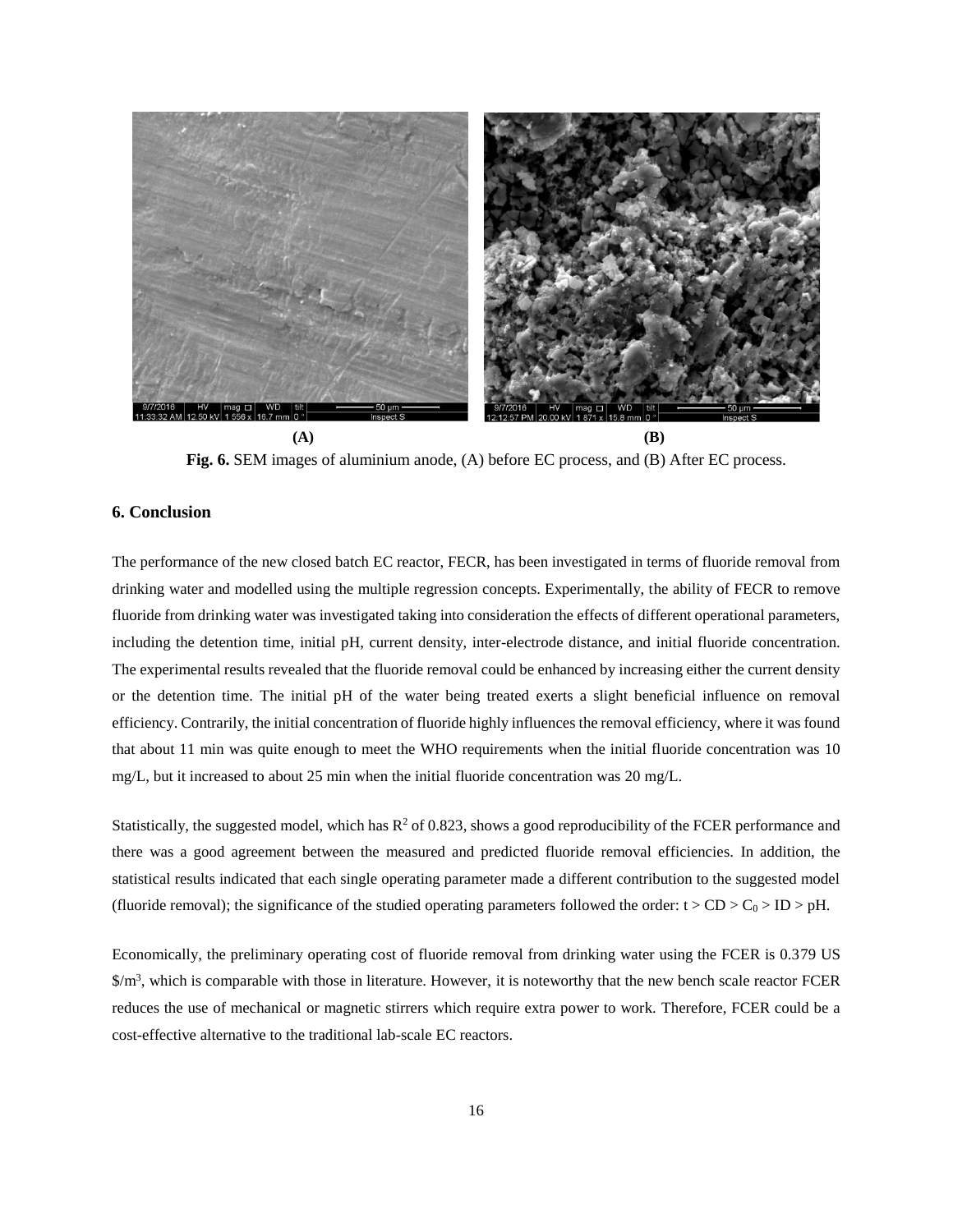#### **Acknowledgement**

This project was supported by the Iraqi Ministry of Higher Education and Scientific Research, Babylon University. I would also like to give my cordial gratitude to the colleagues and the technician team at Liverpool John Moores University, United Kingdom, whom expertise and support made this whole project workable.

## **References**

- Adhoum, N., Monser, L., Bellakhal, N.and Belgaied, J. E. 2004. Treatment of electroplating wastewater containing Cu2+, Zn2+ and Cr(VI) by electrocoagulation. *J Hazard Mater,* 112**,** 207-13.
- Ahlawat, R., Srivastava, V. C., Mall, I. D.and Sinha, S. 2008. Investigation of the Electrocoagulation Treatment of Cotton Blue Dye Solution using Aluminium Electrodes. *CLEAN - Soil, Air, Water,* 36**,** 863-869.
- Aoudj, S., Khelifa, A., Drouiche, N.and Hecini, M. 2013. HF wastewater remediation by electrocoagulation process. *Desalination and Water Treatment,* 51**,** 1596-1602.
- Aoudj, S., Khelifa, A., Drouiche, N.and Hecini, M. 2015. Development of an integrated electro-coagulation–flotation for semiconductor wastewater treatment. *Desalination and Water Treatment,* 55**,** 1422-1432.
- Aoudj, S., Khelifa, A., Drouiche, N.and Hecini, M. 2016. Removal of fluoride and turbidity from semiconductor industry wastewater by combined coagulation and electroflotation. *Desalination and Water Treatment,* 57**,** 18398-18405.
- Aoudj, S., Khelifa, A., Drouiche, N., Hecini, M.and Hamitouche, H. 2010. Electrocoagulation process applied to wastewater containing dyes from textile industry. *Chemical Engineering and Processing: Process Intensification,* 49**,** 1176-1182.
- Behbahani, M., Moghaddam, M. R. A.and Arami, M. 2011. A Comparison Between Aluminum and Iron Electrodes on Removal of Phosphate from Aqueous Solutions by Electrocoagulation Process. *Int. J. Environ. Res.,* 5**,** 403-412.
- Boudjema, N., Drouiche, N., Abdi, N., Grib, H., Lounici, H., Pauss, A.and Mameri, N. 2014. Treatment of Oued El Harrach river water by electrocoagulation noting the effect of the electric field on microorganisms. *Journal of the Taiwan Institute of Chemical Engineers,* 45**,** 1564-1570.
- Budisa, N., Kubyshkin, V.and Schulze-Makuch, D. 2014. Fluorine-rich planetary environments as possible habitats for life. *Life (Basel),* 4**,** 374-85.
- Chaturvedi, S. I. 2013. Electrocoagulation: A Novel Waste Water Treatment Method. *International Journal of Modern Engineering Research,* 3**,** 93-100.
- Dalvand, A., Gholami, M., Joneidi, A.and Mahmoodi, N. M. 2011. Dye Removal, Energy Consumption and Operating Cost of Electrocoagulation of Textile Wastewater as a Clean Process. *CLEAN - Soil, Air, Water,* 39**,** 665- 672.
- Daneshvar, N., Sorkhabi, H. A.and Kasiri, M. B. 2004. Decolorization of dye solution containing Acid Red 14 by electrocoagulation with a comparative investigation of different electrode connections. *J Hazard Mater,* 112**,** 55-62.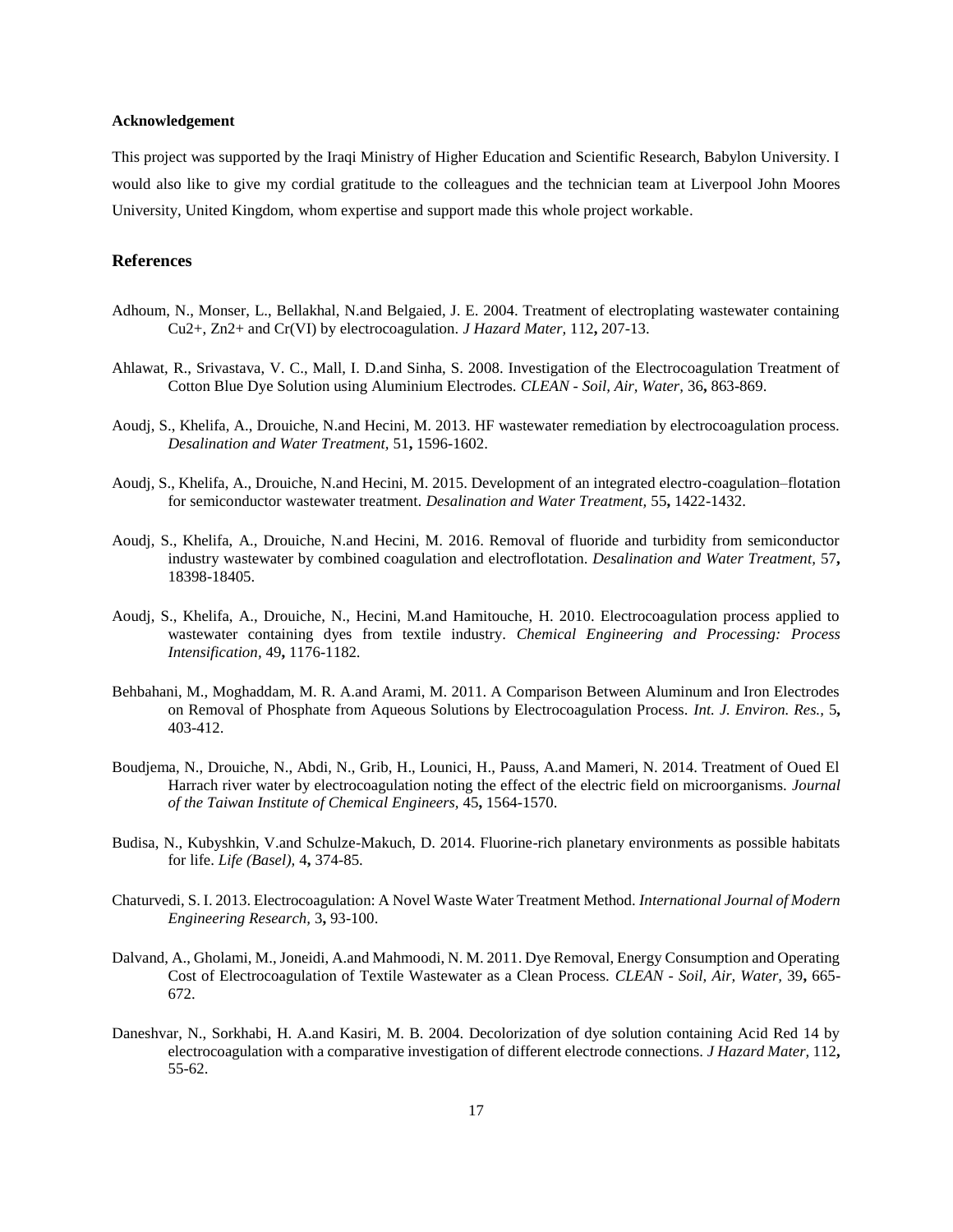- Eker, S.and Kargi, F. 2010. Hydrogen gas production from electrohydrolysis of industrial wastewater organics by using photovoltaic cells (PVC). *International Journal of Hydrogen Energy,* 35**,** 12761-12766.
- Emamjomeh, M. M. 2006. *Electrocoagulation technology as a process for defluoridation in water treatment.* PhD thesis, University of Wollongong.
- Emamjomeh, M. M.and Sivakumar, M. 2009. Fluoride removal by a continuous flow electrocoagulation reactor. *J Environ Manage,* 90**,** 1204-12.
- Essadki, A. H., Gourich, B., Vial, C., Delmas, H.and Bennajah, M. 2009. Defluoridation of drinking water by electrocoagulation/electroflotation in a stirred tank reactor with a comparative performance to an externalloop airlift reactor. *J Hazard Mater,* 168**,** 1325-33.
- Field, A. 2008. *Multiple regression using SPSS. Research Methods in Psychology,* C8057, pp.1-11.
- Gao, S., Yang, J., Tian, J., Ma, F., Tu, G.and Du, M. 2010. Electro-coagulation-flotation process for algae removal. *J Hazard Mater,* 177**,** 336-43.
- Ghosh, D., H. Solankiand Purkait, M. K. 2008a. Removal of Fe(II) from tap water by electrocoagulation technique. *J Hazard Mater,* 155**,** 135-43.
- Ghosh, D., Medhi, C. R.and Purkait, M. K. 2008b. Treatment of fluoride containing drinking water by electrocoagulation using monopolar and bipolar electrode connections. *Chemosphere,* 73**,** 1393-400.
- Gomes, J. A., Daida, P., Kesmez, M., Weir, M., Moreno, H., Parga, J. R., Irwin, G., Mcwhinney, H., Grady, T., Peterson, E.and Cocke, D. L. 2007. Arsenic removal by electrocoagulation using combined Al-Fe electrode system and characterization of products. *J Hazard Mater,* 139**,** 220-31.
- Gwala, P., Andey, S., Mhaisalkar, V., Labhasetwar, P., Pimpalkar, S.and Kshirsagar, C. 2011. Lab scale study on electrocoagulation defluoridation process optimization along with aluminium leaching in the process and comparison with full scale plant operation. *Water Science & Technology,* 63**,** 2788.
- Hashim, K. S., Shaw, A., Al Khaddar, R., Pedrola, M. O.and Phipps, D. 2017. Iron removal, energy consumption and operating cost of electrocoagulation of drinking water using a new flow column reactor. *Journal of Environmental Management,* 189**,** 98-108.
- Holt, P. K., Barton, G. W.and Mitchell, C. A. 2005. The future for electrocoagulation as a localised water treatment technology. *Chemosphere,* 59**,** 355-67.
- Kabdaşlı, I., Arslan-Alaton, I., Ölmez-Hancı, T.and Tünay, O. 2012. Electrocoagulation applications for industrial wastewaters: a critical review. *Environmental Technology Reviews,* 1**,** 2-45.
- Kamaraj, R., Pandiarajan, A., Jayakiruba, S., Naushad, M.and Vasudevan, S. 2016. Kinetics, thermodynamics and isotherm modeling for removal of nitrate from liquids by facile one-pot electrosynthesized nano zinc hydroxide. *Journal of Molecular Liquids,* 215**,** 204-211.
- Kamaraj, R.and Vasudevan, S. 2016. Facile one-pot synthesis of nano-zinc hydroxide by electro-dissolution of zinc as a sacrificial anode and the application for adsorption of Th4+, U4+, and Ce4+ from aqueous solution. *Research on Chemical Intermediates,* 42**,** 4077-4095.
- Khandegar, V.and Saroha, A. K. 2013. Electrocoagulation for the treatment of textile industry effluent--a review. *J Environ Manage,* 128**,** 949-63.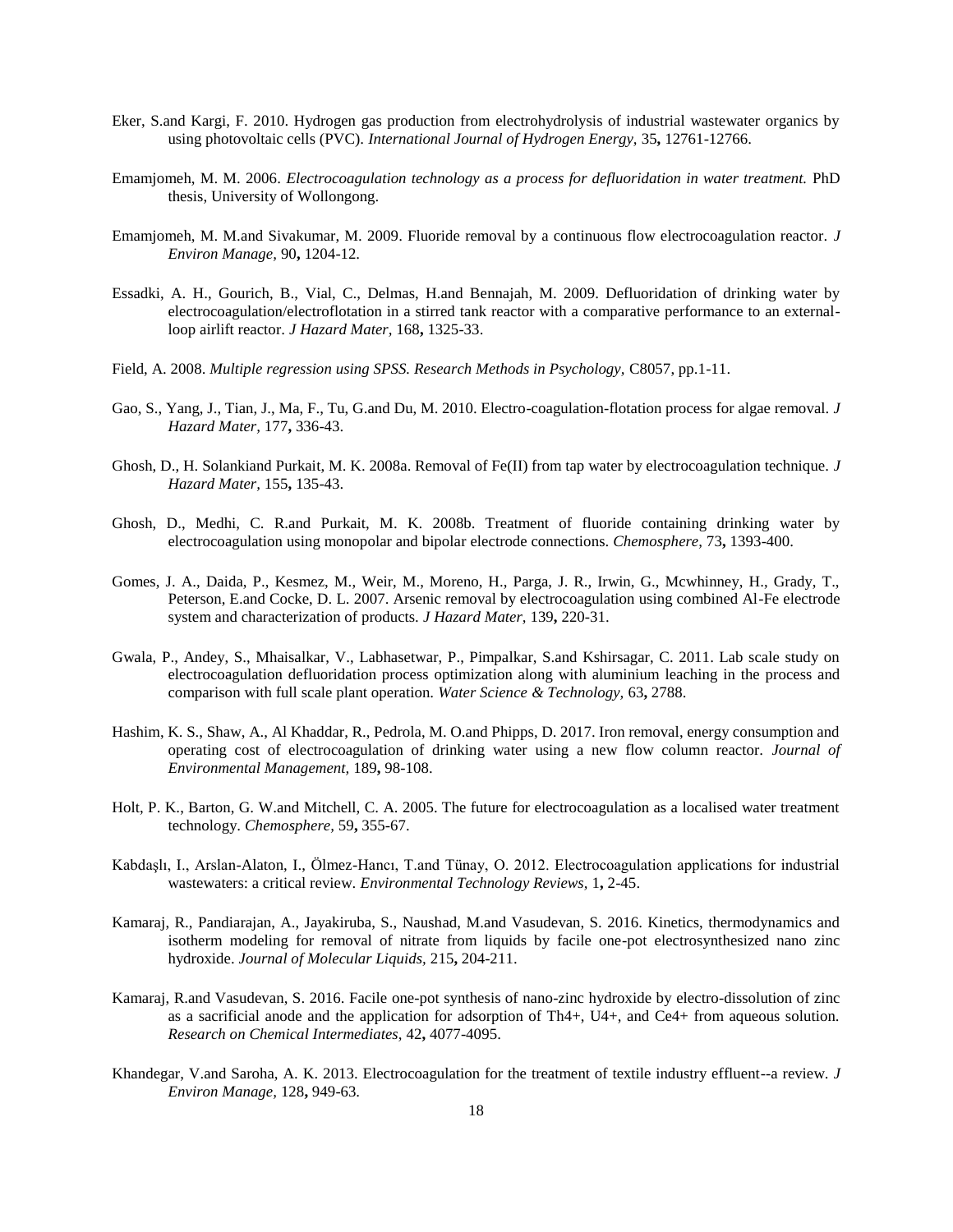- Kim, K.-J., Baek, K., Ji, S., Cheong, Y., Yim, G.and Jang, A. 2016. Study on electrocoagulation parameters (current density, pH, and electrode distance) for removal of fluoride from groundwater. *Environmental Earth Sciences,* 75.
- Kobya, M., Demirbas, E., Parlak, N. U.and Yigit, S. 2010. Treatment of cadmium and nickel electroplating rinse water by electrocoagulation. *Environ Technol,* 31**,** 1471-81.
- Kuokkanen, V. 2016. *Utilization of electrocoagulation for water and wastewater treatment and nutrient recovery. Techno-economic studies.* PhD thesis, University of Oulu Graduate School; University of Oulu.
- Lakshmi, J., Sozhan, G.and Vasudevan, S. 2013. Recovery of hydrogen and removal of nitrate from water by electrocoagulation process. *Environ Sci Pollut Res,* 20**,** 2184–2192.
- Mameri, N., Yeddou, A. R., Lounici, H., Belhocine, D., Grib, H.and Bariou, B. 1998. Defluoridation of septentrional sahara water of north africa by electrocoagulation process using bipolar aluminium electrodes. *Wat. Res. ,* 32**,** 1604-1612.
- Meenakshiand Maheshwari, R. C. 2006. Fluoride in drinking water and its removal. *J Hazard Mater,* 137**,** 456-63.
- Mohora, E., Roncevic, S., Dalmacija, B., Agbaba, J., Watson, M., Karlovic, E.and Dalmacija, M. 2012. Removal of natural organic matter and arsenic from water by electrocoagulation/flotation continuous flow reactor. *J Hazard Mater,* 235-236**,** 257-64.
- Mustapha, A.and Abdu, A. 2012. Application of Principal Component Analysis & Multiple Regression Models in Surface Water Quality Assessment. *Journal of Environment and Earth Science,* 2**,** 16-23.
- Nasution, M. A., Yaakob, Z., Ali, E., Tasirin, S. M.and Abdullah, S. R. 2011. Electrocoagulation of palm oil mill effluent as wastewater treatment and hydrogen production using electrode aluminum. *J Environ Qual,* 40**,** 1332-9.
- Ndiaye, P. I., Moulin, P., Dominguez, L., Millet, J. C.and Charbit, F. 2005. Removal of fluoride from electronic industrial effluentby RO membrane separation. *Desalination,* 173**,** 25-32.
- Pallant, J. 2005. *SPSS SURVIVAL MANUAL,* Australia, Allen & Unwin.
- Phalakornkule, C., Sukkasem, P.and Mutchimsattha, C. 2010. Hydrogen recovery from the electrocoagulation treatment of dye-containing wastewater. *International Journal of Hydrogen Energy,* 35**,** 10934-10943.
- Sharma, D. 2014. Treatment of dairy waste water by electro coagulation using aluminum electrodes and settling, filtration studies. *International Journal of ChemTech Research,* 6**,** 591-599.
- Smith, P. M. 2007. The History and Use of Our Earth's Chemical Elements: A Reference Guide, (Robert E. Krebs). *Journal of Chemical Education,* 84**,** 1767.

Tabachnick, B. G.and Fidell, L. S. 2001. *Using Multivariate Statistics,* Boston, Allyn and Bacon.

Tahaikt, M., Achary, I., Menkouchi Sahli, M. A., Amor, Z., Taky, M., Alami, A., Boughriba, A., Hafsi, M.and Elmidaoui, A. 2004. Defluoridation of Moroccan ground water by electrodialysis: continuous operation. *Desalination,* 167**,** 357.